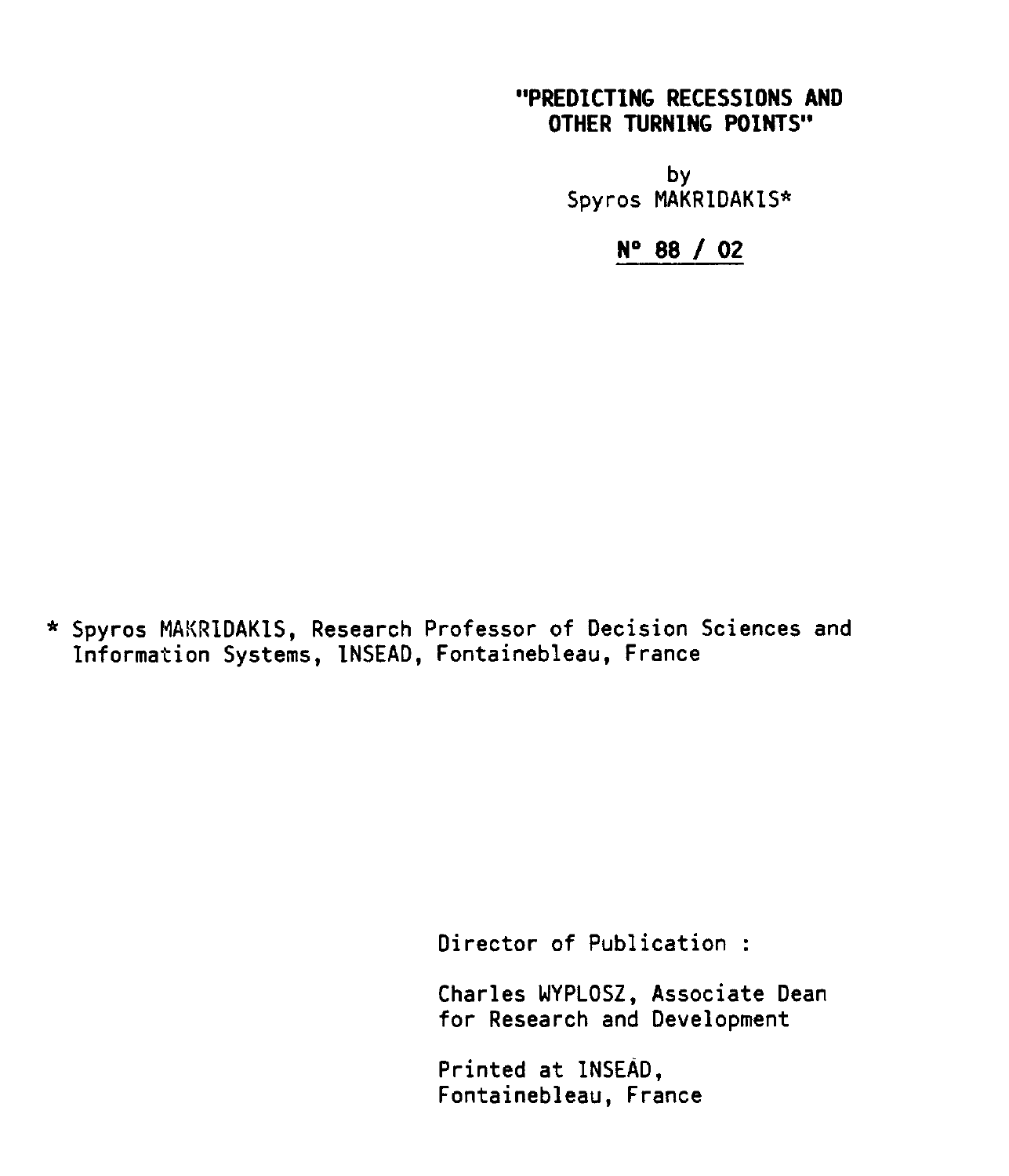#### PREDICTING RECESSIONS AND OTHER TURNING POINTS

### by Spyros Makridakis Research Professor INSEAD

### Abstract

How successful have economists and business forecasters been in predicting recessions and other turning points? This question is of practical value for planning, strategy and other forms of future orientated How successful have economists and business forecasters been in<br>predicting recessions and other turning points? This question is of practi-<br>cal value for planning, strategy and other forms of future orientated<br>decisions re examine forecasts of recessions and other turning points and evaluate their How successful have economists and business forecasters been in<br>predicting recessions and other turning points? This question is of practi-<br>cal value for planning, strategy and other forms of future orientated<br>decisions re Makridakis (1981). Forecasters have been unsuccessful in their effort to accurately predict recessions and other turning points. The implications of such a conclusion is that forecasting users should not pursue the illusion that recessions and other turning points can be accurately predited. Instead, they should accept reality and shift their emphasis to alternative ways of dealing with recessions and other changes from established patterns and/or relationships.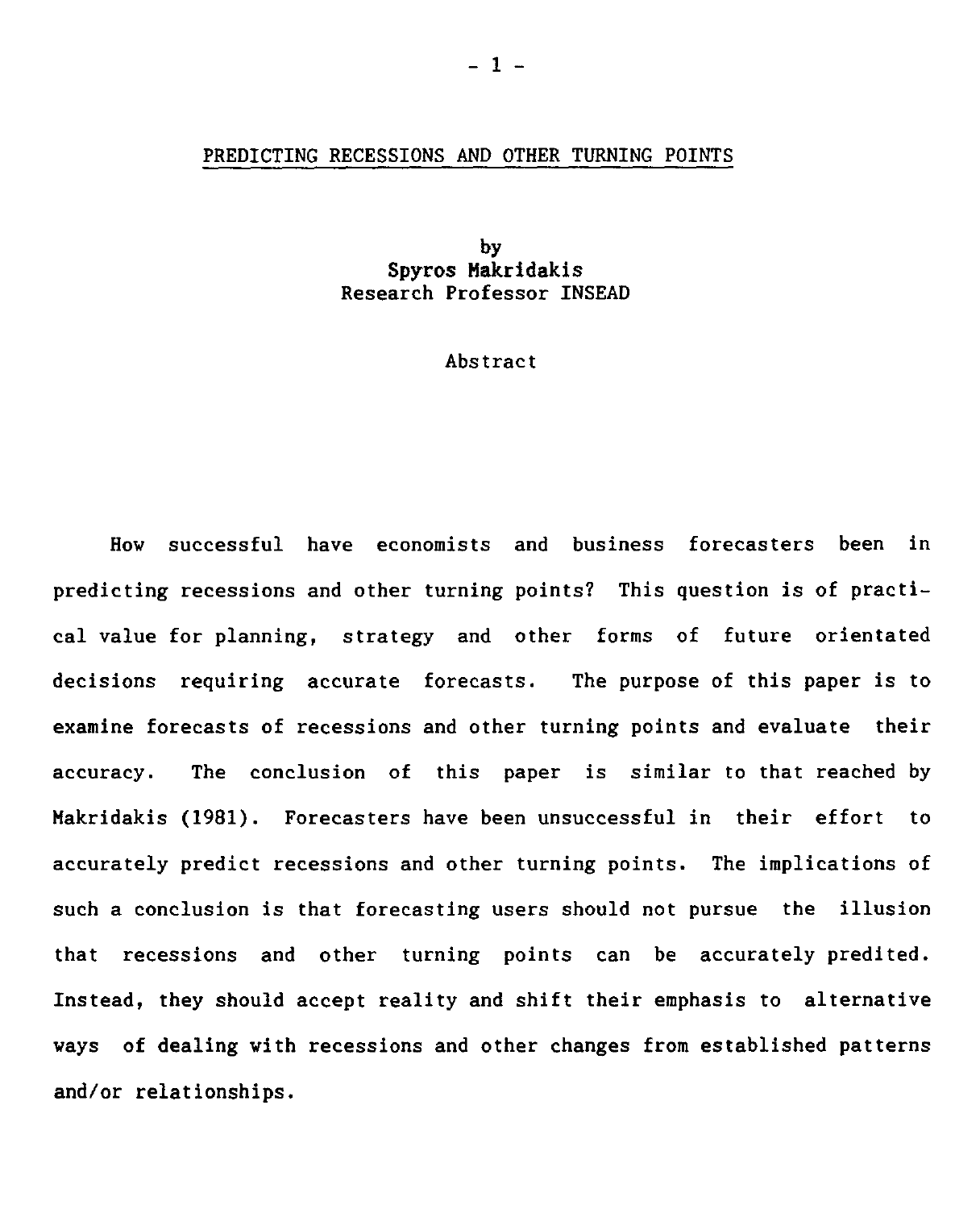In 1981 a paper was published in this journal (Makridakis, 1981) evaluating the ability of economists and business forecasters to accurately predict recessions in the economy. The conclusion reached in this paper was that "forecasters have been **somewhat** unsuccessful in their efforts to correctly predict the timing and depth of recessions". In addition, five In 1981 a paper was published in this journal (Makridakis, 1981)<br>evaluating the ability of economists and business forecasters to accurately<br>predict recessions in the economy. The conclusion reached in this paper was<br>that purpose of the present paper is to examine how well the conclusion and the five general characteristics have fared since 1981. The data, as with the 1981 paper, was collected by summarizing business publications, such as Business Week, Forbes, Fortune and specialized economic newsletters. In addition, the coverage of the paper extends to include the ability of forecasters to successfully predict turning points in general.

Predicting recessions and other turning points is of critical importance for planning and strategy. Considerable real or opportunity losses can result if the timing and/or depth of recessions are missed. Similarly, economic hardships, or even suicides can be committed as in the case when the boom in the stock markets turned into a major decline on 19th October 1987. A major contribution of the field of forecasting has been the empiritance for planning and strategy. Considerable real or opportunity losses<br>can result if the timing and/or depth of recessions are missed. Similarly,<br>economic hardships, or even suicides can be committed as in the case wher<br> find out the size of forecasting errors, the extent of future uncertainty, and the type of events/factors that can and cannot be predicted. At present it makes no sense to ignore such empirical evidence (Makridakis, 1988).

This paper is organized as follows: first a brief review of the literature dealing with forecasting accuracy, with an emphasis on evidence dealing with the prediction of recessions and other turning points, is presented. Section 2 examines two additional recessions (the 1980 and the 1981/82 ones) and discusses predictions about the next recession that is due to arrive.

 $- 2 -$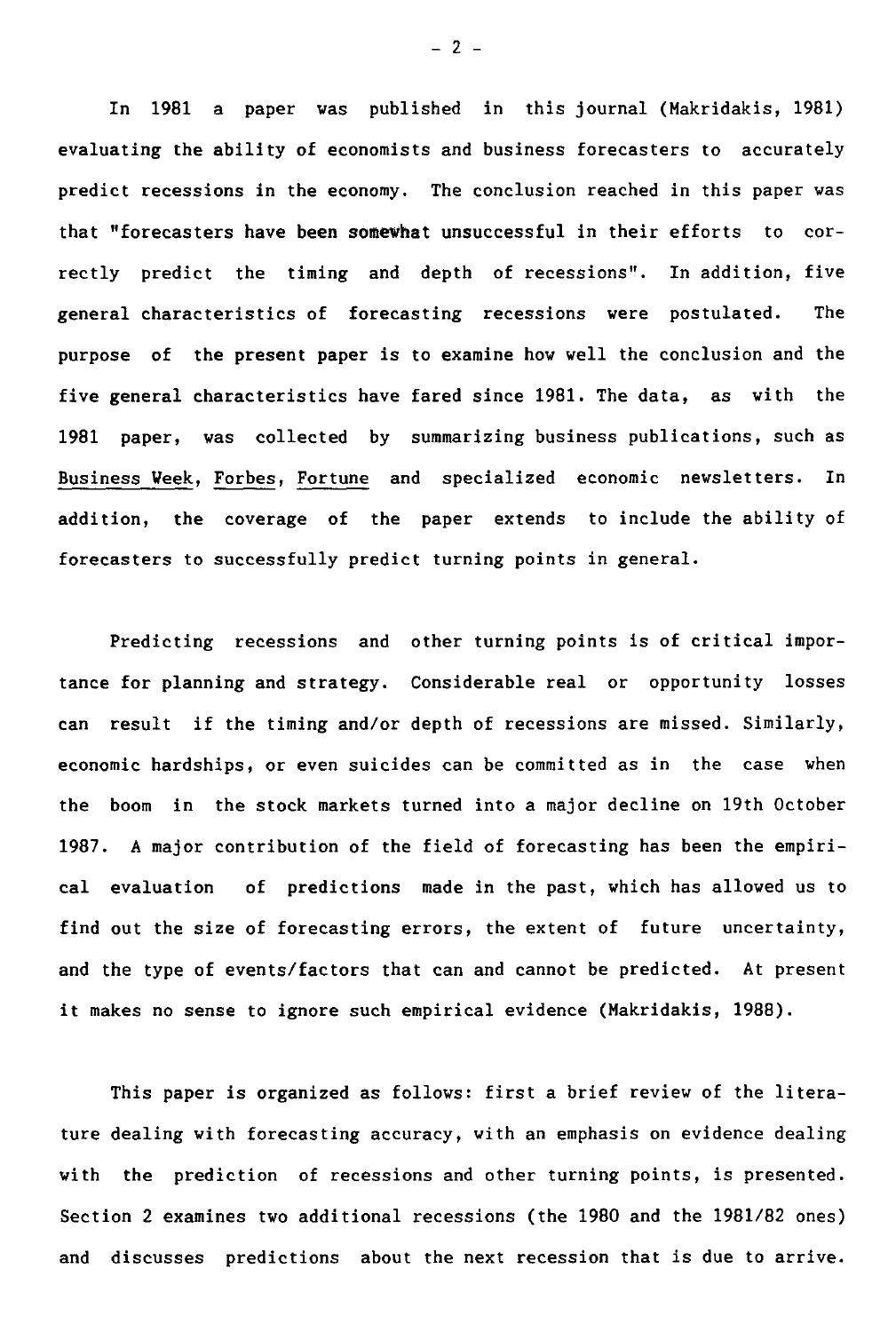Section 3 looks at the prediction of turning points other than recessions and the ability of forecasters, forecasting methods, and/or forecasting services to successfully predict them. Section 4 proposes ways of dealing with turning points if **it is** accepted that recessions, booms and other changes in patterns and/or relationships cannot be accurately predicted. Finally, there is a concluding section.

### EMPIRICAL EVIDENCE

The predictive accuracy of forecasts made in the past has been evaluated by many empirical studies (Makridakis, 1986). Empirical evidence indicates that people are not necessarily more accurate than statistical EMPIRICAL EVIDENCE<br>The predictive accuracy of forecasts made in the past has been<br>evaluated by many empirical studies (Makridakis, 1986). Empirical evidence<br>indicates that people are not necessarily more accurate than stat motivations, optimism, inconsistency, illusory correlations and a host of other biases (Hogarth and Makridakis, 1981; Lawrence and Makridakis, 1988; Armstrong, 1985; Moriarty, 1985; Tyebjee, 1987) influence peoples' forecasts in a way that is detrimental to accuracy. Moreover, when forecasting models are being evaluated size or sophistication do not affect forecasting accuracy. A summary of the major empirical findings dealing with predictions relating to recessions and other turning points is as follows:

(a) forecasting errors are worse when turning points (e.g.,recessions) occur (McNees, 1979), (b) no single forecaster or model out-performed the others in a consistent way (Zarnowitz, 1984), (c) forecasters have tended to show a bias towards optimism (Ahlers and Lakonishok, 1983), (d) the timing of turning points is extremely hard to predict (Makridakis, 1988), and (e) the extents of increase or decline following a turning point cannot be

 $-3 -$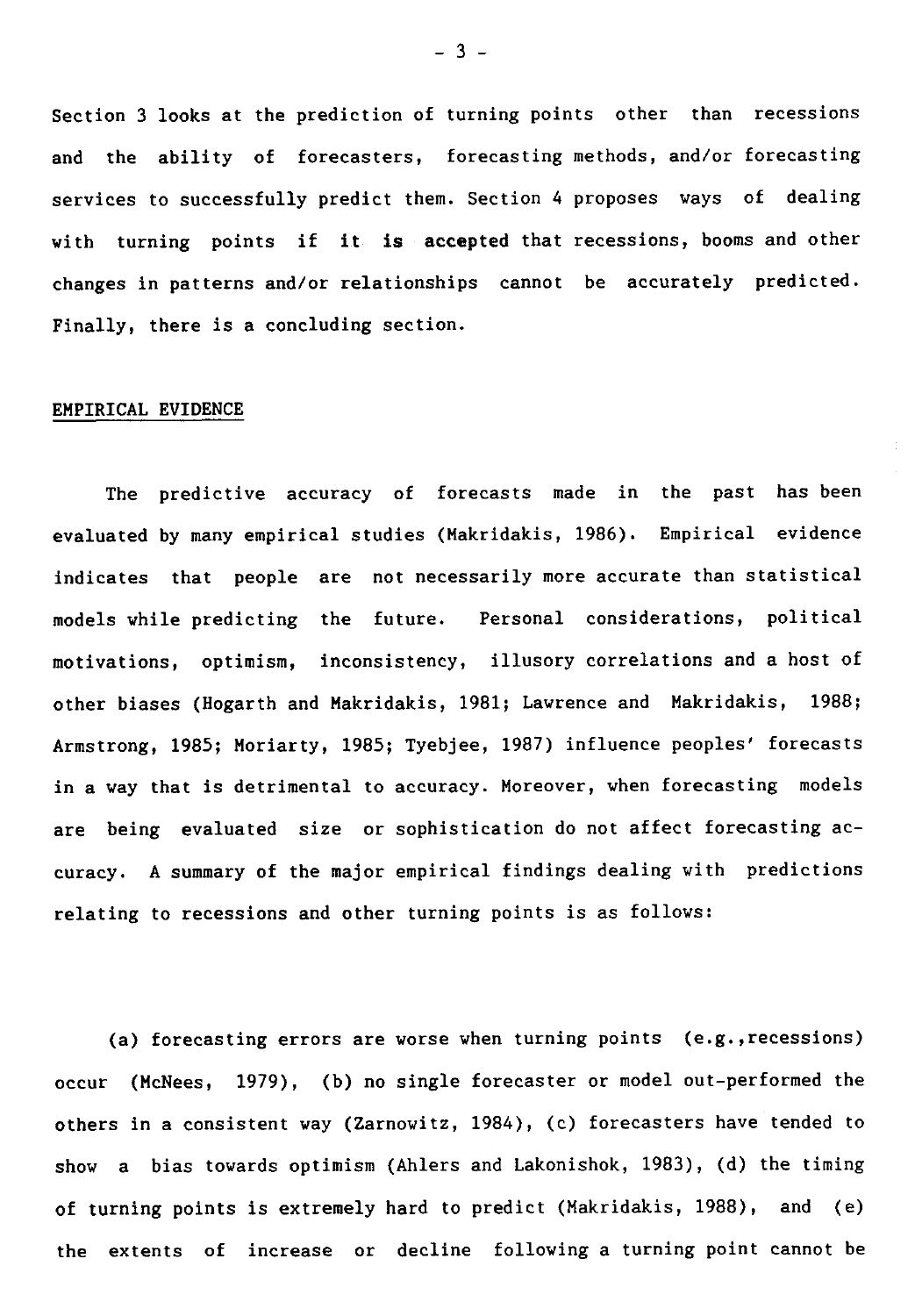accurately predicted if they are different from the average of past similar increases or declines (Armstrong, 1985).

## THE 1980, THE 1981/2, AND THE "1988" RECESSIONS

The 1980 recession started in the first quarter of that year and caught THE 1980, THE 1981/2, AND THE "1988" RECESSIONS<br>THE 1980, THE 1981/2, AND THE "1988" RECESSIONS<br>most forecasters and planners by surprise. A moderate recession was<br>predicted as far back as 1978. However, it did not materia predicted *as far* back as 1978. However, it did not materialize during 1978 or 1979. The recession finally arrived in early 1980. However, it was not predicted even during the latter part of 1979, by the majority of forecasters. At the end of 1979 and the beginning of 1980, finally forecasters started realizing that a recession was about to, or had already, started. At that time, the consensus forecast was predicting a 3% real decline in GNP. Such a decline seriously underestimated the 9% drop in the real GNP. In addition, economists and planners were also surprised by the strength of the recovery which persisted despite the fact that the majority of predictions were for a continued decline.

The 1981/82 recession was unique in that it started only a year and a half after the 1980 recession. (This made the 1980/81 business cycle the shortest of all post-war ones - lasting only eighteen months). Predictions of its arrival were late. Even during the 3rd quarter of 1981 there was a divergence of opinion whether or not a recession had already started. At the time it was not obvious if the GNP was going to grow during the 4th quarter of 1981 or if it was about to decline. (In hindsight when the historical data of GNP was analyzed, the National Bureau of Economic Research put the start of the 1981/82 recession in the 3rd quarter of 1981). The situation of the 1981/82 recession became similar to that of 1974/75. Economists and

- 4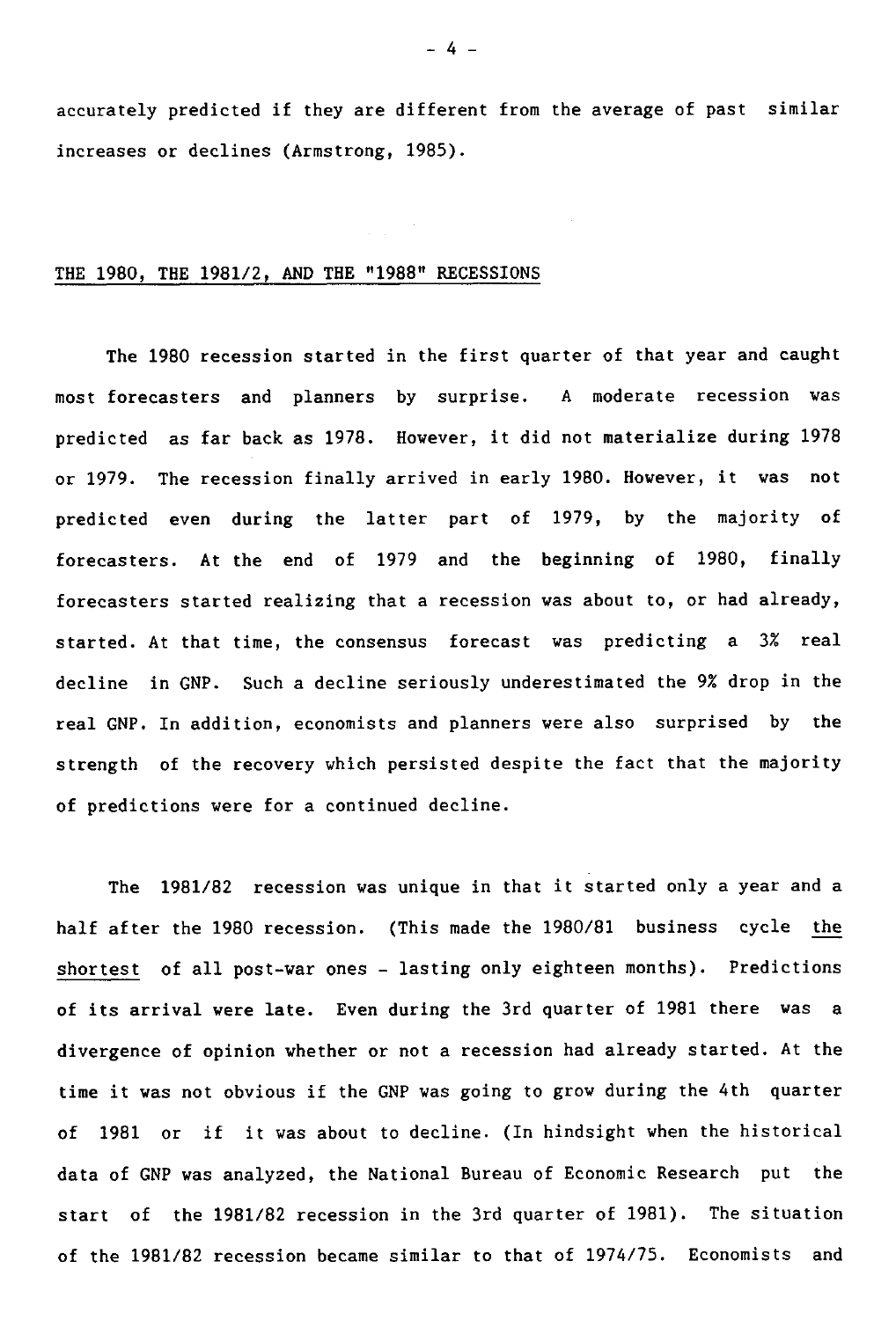forecasters were not certain that a recession had started even during the quarter of the official start of the recession (determined afterwards).

The length of the 1981/82 recession was longer than the average and was not correctly predicted as such. Instead, the end of the recession, and the start of recovery, was estimated to come much earlier. Once the recovery got under way it was one of the strongest post-war ones and was seriously underestimated by forecasters. Once again the forecasters missed the actual growth in real GNP because it was different (bigger) than the average of the past recoveries. or recovery, vas estimated to come much earlier. Once the recovery<br>
nder way it was one of the strongest post-war ones and was seriously<br>
estimated by forecasters. Once again the forecasters missed the actual<br>
h in real GN

means that, at present (January 1988) a recession could start at any time since 25 quarters have elapsed between the 3rd quarter of 1981 and the end of 1987. So far this makes the current expansion the third longest in the history of the USA since 1850, when records started being kept. When will The average post-war business cycle is about seventeen quarters. This<br>means that, at present (January 1988) a recession could start at any time<br>since 25 quarters have elapsed between the 3rd quarter of 1981 and the end<br>of decline? These are important questions for decision and policy makers. Unfortunately, however, no answers can be given with any degree of known certainty.

Predictions putting the start of a new recession at the end of 1985 were made *as far* back as the middle of 1985. As data about GNP in the third quarter of 1985 showed a healthy growth the recession was, however, pushed forwards and later, the forecasts that a recession might come were abandoned Predictions putting the start of a new recession at the end of 1985<br>were made as far back as the middle of 1985. As data about GNP in the third<br>quarter of 1985 showed a healthy growth the recession was, however, pushed<br>for wide divergence of opinions over whether or not and when a recession might reductions putting the start of a new recession at the end of 1985<br>were made as far back as the middle of 1985. As data about GNP in the third<br>quarter of 1985 showed a healthy growth the recession was, however, pushed<br>forw

 $- 5 -$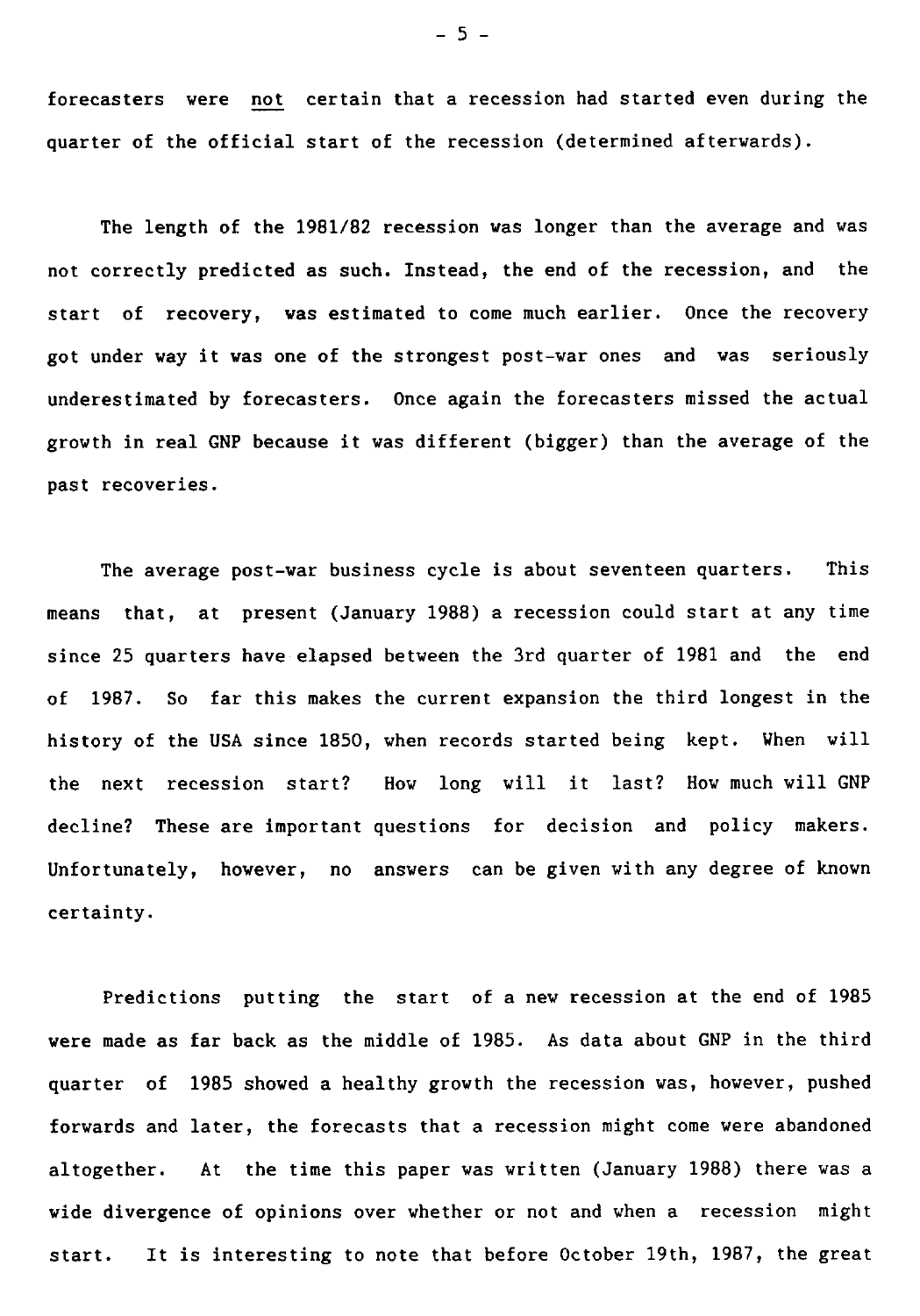majority of economists and business forecasters were predicting a continuation of growth for the whole of 1988. However, after the stock market crash of October 19th 1987, opinions started to differ substantially. Thus, in one single day the forecasts went from "no recession" to "everything is possible" (Business Week, 1987, pp. 24-26). This divergence of opinion has prevailed since October 20, 1987. A Los Angeles Times Service report published on December 18, 1987 quotes Larry J. Kimbell, Director of UCLA's business forecasting project, *as* saying, "I feel like I'm living on a different planet. Other people look at the same numbers and are cheerful". The UCLA economist sees a 7.6% decline in real GNP in the first quarter of 1988, and a 2.2 decline in the second quarter, followed by 0.7% and 1.5% respective increases in the third and fourth quarters of 1988. That is, according to the UCLA forecast a strong recession has already hit the USA economy.

As the effects of the stock market crash of October 19th have turned out to be extremely hard to evaluate, the majority of economists and business forecasts predict a slowdown but not a recession for 1988, where growth for real GNP in the USA will be under 2%, unemployment around 6.0%, and economy.<br>As the effects of the stock market crash of October 19th have turned<br>out to be extremely hard to evaluate, the majority of economists and busi-<br>ness forecasts predict a slowdown but not a recession for 1988, where time passes the divergence of forecasts about the economy increases as has been the case before almost all previous post-war recessions, when uncertainty about the state of the future economy was on the increase. Excluding the UCLA forecasts, the remaining predictions range from a 6.3% increase to a 4% decline in real GNP for the first quarter of 1988, followed by a range of 7.2% increase to 4.5% decline, a 6.5% increase to a 4% decline, and a 7.2% increase to a 2% decline for the second, third and fourth quarters of 1988 respectively (see Business Week, 1987, pp. 46-48).

 $- 6 -$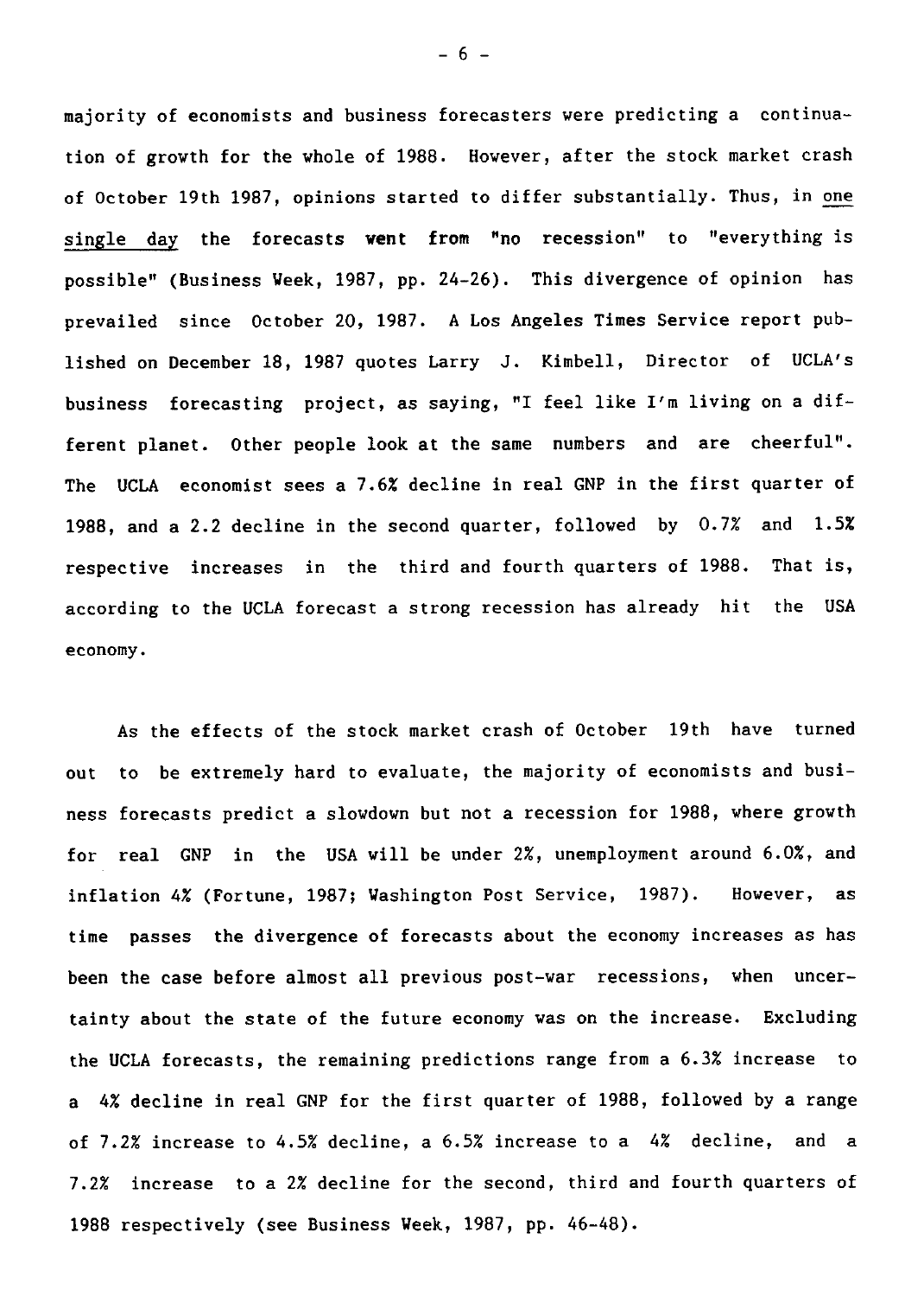Fraklin et al. (1988) summarizes the feelings about the business outlook. "If you thought that last year was a tough call for forecasters, look raklin et al. (1988) summarizes the feelings about the business outlook.<br>"If you thought that last year was a tough call for forecasters, look<br>around. This year promises to be even harder. Most of the big uncer-<br>tainties o tainties of 1987 haven't gone away, and some are intensifying".

## PREDICTING TURNING POINTS

In addition to recessions, forecasters need to predict several other types of turning points. These include (a) the end of a recession and the beginning of a recovery or boom (b) changes in long established trends caused by demographic, technological or legislative factors (c) changes in long held relationships caused by societal attitudes and/or fashions which can in turn, bring changes in trends, (d) changes in exchange rates, raw material and other material prices, stock market indices and similar variables which are influenced by speculative, psychological, and/or competitive deeparating or a recovery or boom (b) changes in long established trends<br>caused by demographic, technological or legislative factors (c) changes in<br>long held relationships caused by societal attitudes and/or fashions which all other changes causing turning points in established patterns and/or relationships are extremely difficult or impossible to predict (Wecker, 1979). Empirical evidence supporting such conclusions abound (Zarnowitz, 1967; Fels and Hinshaw, 1968; Wecker, 1979; McNees, 1979; Ahlers and Ables which are influenced by speculative, psychological, and/of competitive<br>factors and (e) changes causing turning points in established patterns and/or<br>relationships are extremely difficult or impossible to predict (Vec points, except seasonal ones, provides the same type of difficulties as those present when trying to predict the arrival of recessions. Moreover, the uncertainty caused by the fact that non-seasonal turning points can occur is considerable and not well understood or accepted by decision and policy makers (Makridakis et al., 1987)

#### $-7 -$

### DEALING WITH RECESSIONS AND OTHER TURNING POINTS REALISTICALLY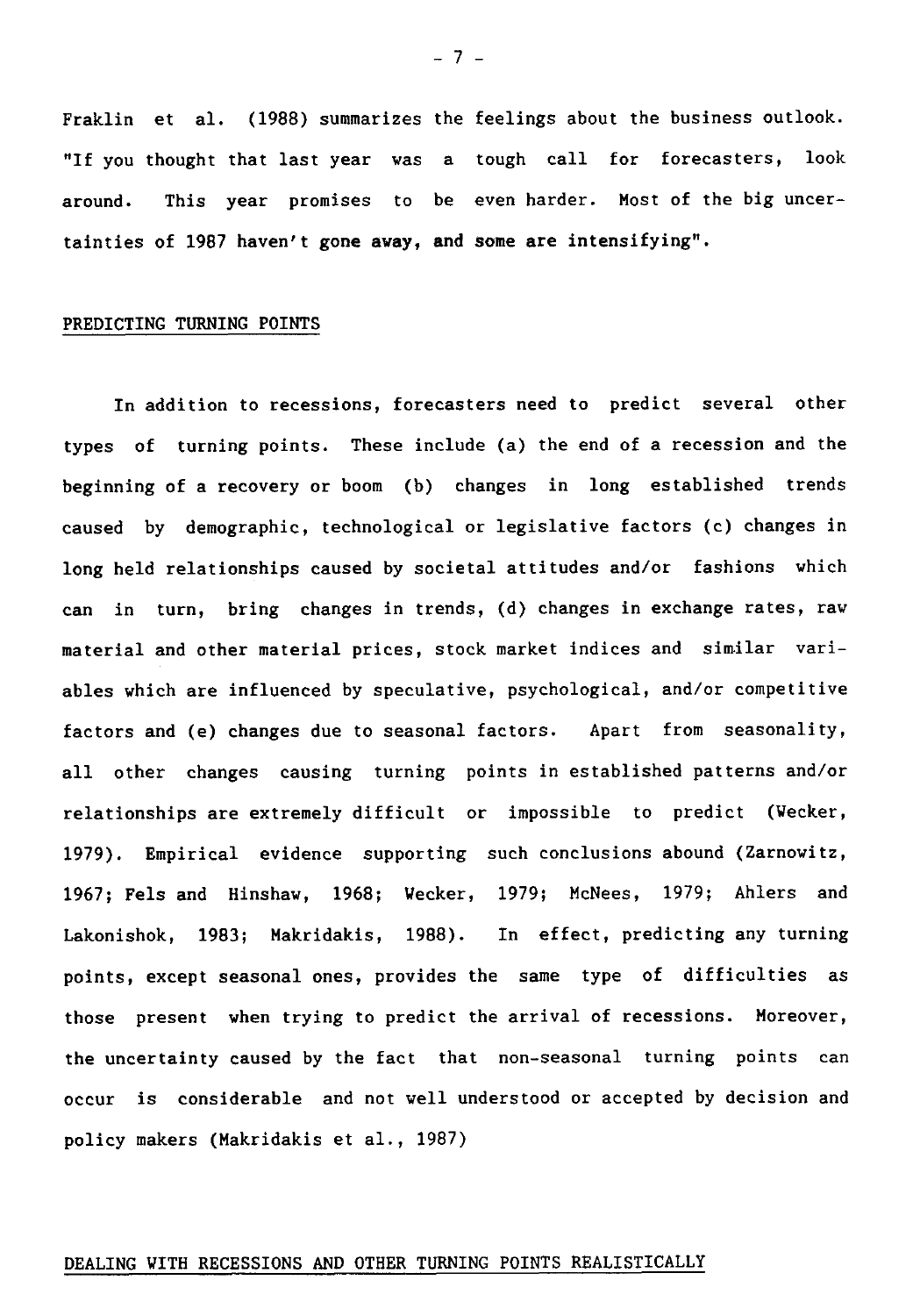Forecasters must realize the limitations of their predictions as far as recessions and other turning points are concerned and effectively communicate such limitations to forecasting uses. Otherwise false expectations are raised which cannot be fulfilled. Forecasting users must, on the other hand,  $-8$  -<br>Forecasters must realize the limitations of their predictions as far as<br>recessions and other turning points are concerned and effectively communi-<br>cate such limitations to forecasting uses. Otherwise false expectat shown that future uncertainty cannot be eliminated through more sophisticated models or more expensive forecasting services.

Forecasters can predict continuations of established patterns and/or relationships but can do little more than that, in particular for forecasting horizons of more than two quarters ahead (Ashley, 1988). To believe otherwise is illusory and can only result in bad surprises and undesirable Forecasters can predict continuations of established patterns and/or<br>relationships but can do little more than that, in particular for forecast-<br>ing horizons of more than two quarters ahead (Ashley, 1988). To believe<br>other recessions and other turning points must be contemplated.

The length of business cycles varies widely. In the USA economy, for instance, the shortest post-war cycle (1980/81) lasted only eighteen months. The longest (1961/69) lasted 107 months. The average length is 52 months (17 quarters) but there are wide deviations around this average. This makes the forecasting of the next recession, based on statistical information about past business cycles, inaccurate. Moreover, it is also possible that the next business cycle can last for more than 107 months, or can be even less than eighteen months. The length of recessions, on the other hand, varies much less (from 11 to 18 months) than that of business cycles. This means that the end of a recession and the start of a recovery can be predicted with more accuracy than the beginning of a recession. However, the depth of recessions varies considerably, which presents a big problem for decision and policy makers and a serious challenge for forecasters.

 $- 8 -$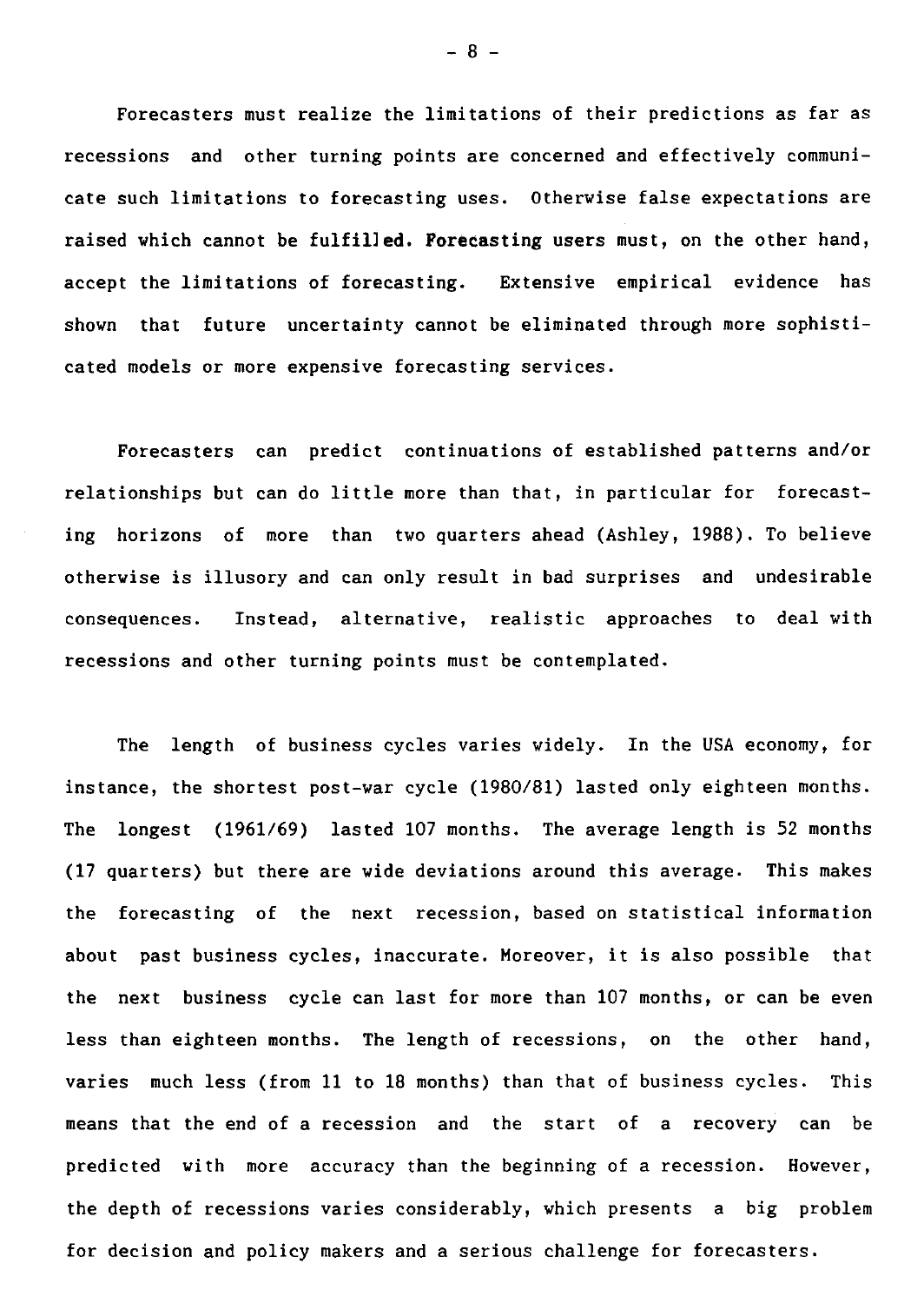Predicting the start and depth of a recession is the most difficult aspect of forecasting because the time between the end of one recession and Predicting the start and depth of a recession is the most difficult<br>aspect of forecasting because the time between the end of one recession and<br>the beginning of the next varies considerably. Such fluctuation coupled<br>with with the uniqueness of each recession, which make its depth unequal, make redicting the start and depth of a recession is the most difficult<br>aspect of forecasting because the time between the end of one recession and<br>the beginning of the next varies considerably. Such fluctuation coupled<br>with th forecasters do not do much better (Zarnowitz, 1984; Hogarth and Makridakis, 1982; Armstrong, 1985). Management must, therefore, accept the fact that recessions cannot be predicted accurately. The following alternative approaches must, therefore, be contemplated: dominizative models disditable. Moreover, it seems that judgmental<br>forecasters do not do much better (Zarnowitz, 1984; Hogarth and Makridakis,<br>1982; Armstrong, 1985). Management must, therefore, accept the fact that<br>recess

ecasters do not do much better (Zarnowitz, 1964; hogarth and makridakis,<br>2; Armstrong, 1985). Management must, therefore, accept the fact that<br>essions cannot be predicted accurately. The following alternative ap-<br>aches mus expansion has lasted much longer than the average. Management must be reminded, therefore, of the possibility that a recession can start at any Monitoring the Business Cycle: the latest business cycle in the USA<br>started in the third quarter of 1981. At present (January 1988) the<br>expansion has lasted much longer than the average. Management must be<br>reminded, theref for warning signals of a slowdown (e.g., orders received, backlogs, inventory accumulations) be examined carefully once the length of the business cycle has passed that of the average. However, from a managerial perspective the most critical aspect of dealing with recessions is the readiness and flexibility to act when monitoring signals have confirmed that a recession has, or is about to, start. In reality, the biggest damage comes because management does not realize that a recession has already arrived; moreover, once such an arrival has been accepted, decisions and actions to deal with its consequences are neither well thought nor prompt. Since it is virtually certain that a recession will come (it is only a matter of when it will arrive) it makes no sense to be unprepared to face its consequences.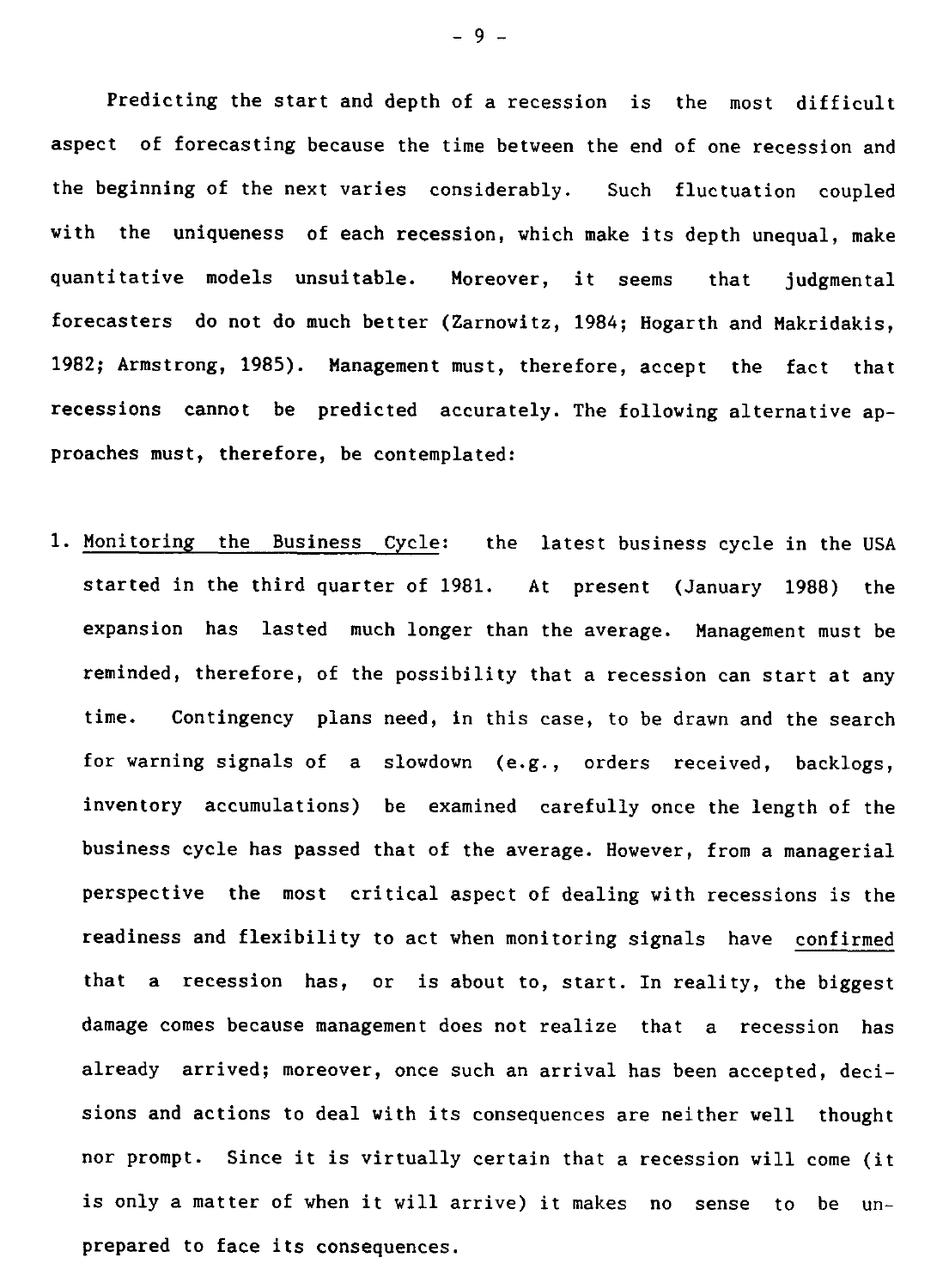- 2. The End of a Recession: recessions last for a limited period of time (post war recessions have lasted between 11 and 18 months). This means that management must start planning for a recovery soon after a recession has started. In my experience, this is rarely the case. The effects of recession influence the attitude of managers who become over-pessimistic. The end result is plans and actions which assume a longer continuation of the downtrend than is the case. Although recessions can become depressions (as in the late 1920's and early 1930's) this is highly unlikely and cannot guide decisions and actions each time a recession has hit the economy.
- 3. Bank Credits: if it is accepted that recessions cannot be predicted, their negative consequences must be dealt with through alternative means. Arranging bank credits, for instance, during periods of boom when the company is in a strong financial position is preferable to waiting until a recession has hit and the firm is in liquidity squeeze.
- 4. Recession Fund: as with funds for bad debts, a recession fund can be built during periods of expansion to be used during periods of recessions. Since recessions and expansions are inevitable, doing so will reduce fluctuations in earnings and therefore provide much needed liquidity when a recession has hit the economy, a certain industry, and individual companies.
- 5. Diversification: some industries are hit more by recessions than others. Furthermore, the timing of recessions is not the same among different industries and countries. It is possible, therefore, to reduce the impact of recessions by proper diversification in several industries and/or countries.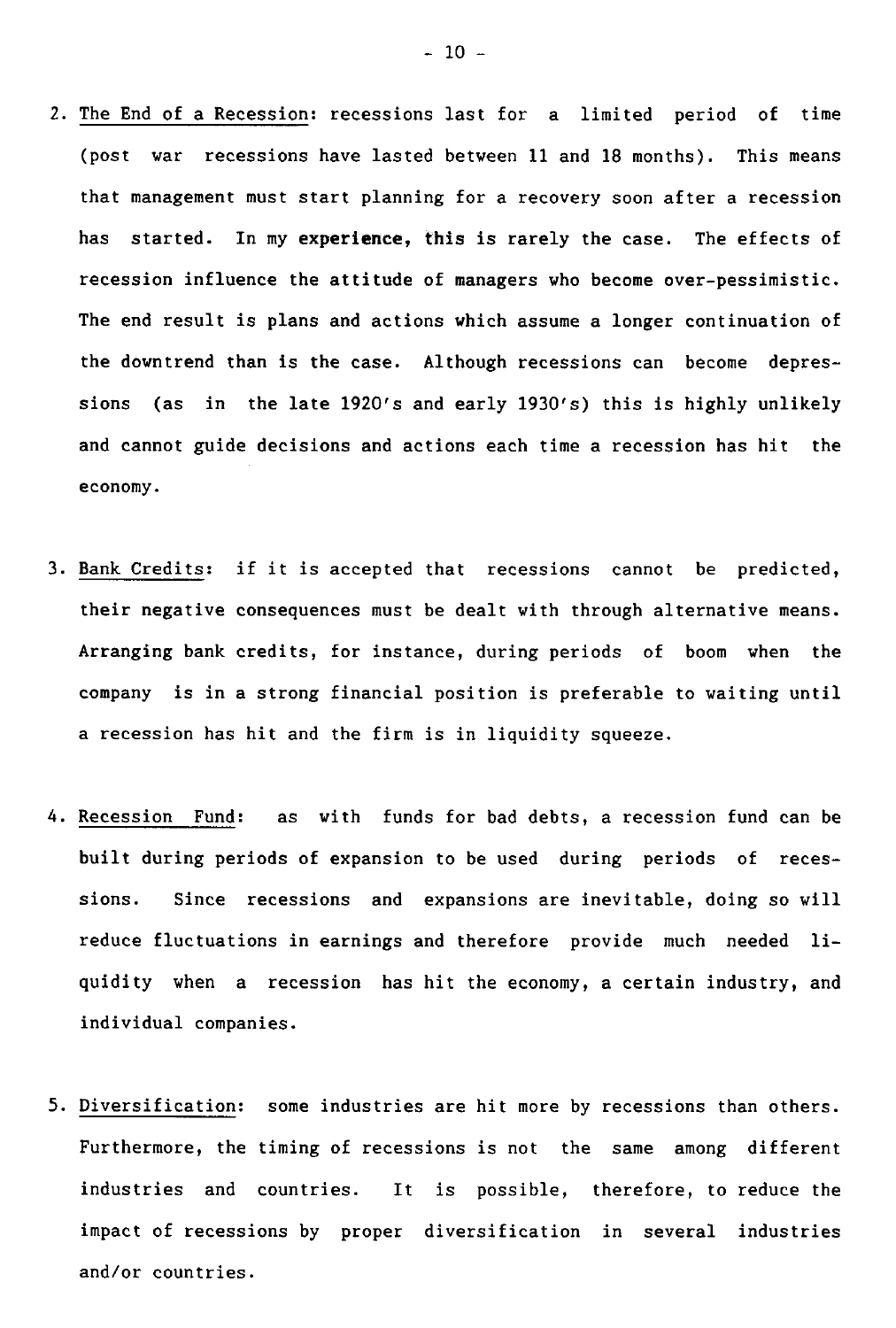Dealing with turning points can also benefit from effective monitoring. As with recessions, knowing the current state of affairs can allow us to figure out, as soon as possible, when a turning point has occurred, or is about to do so. However, turning point forecasting is further complicated by the fact that some changes are temporary, while others are permanent. This complicates planning and other forms of future oriented decision making, which require specific decisions involving the continuation or not of established trends. In such cases, specific decisions must be made to ensure that a turning point will not be short-lived.

Future uncertainty necessitates organizational flexibilty and financial strength in order to deal with turning points due to economic (e.g., recessions), or other factors such as changes in trends. This is true particularly with firms **in** cyclical industries, in fashion, high-tech, when high competition prevails, and for new products or services. In such cases management must be aware of the possibility that substantial changes can take place modifying established patterns and/or relationships. Obviously, the profitability, or even survival of firms would depend upon their ability to cope with such changes. Although forecasting can help, there is a high degree of uncertainty involved *as* it is not possible (at least with quantitative methods) to predict in advance, non-seasonal turning points. It is necessary, therefore, to be realistic and accept such a fact and at the same time be ready to deal with the consequences of turning points in established trends and/or relationships.

### CONCLUSION

This paper has updated a 1981 paper, published in this journal, which examined the ability of forecasters to predict recessions. Furthermore, it

 $-11 -$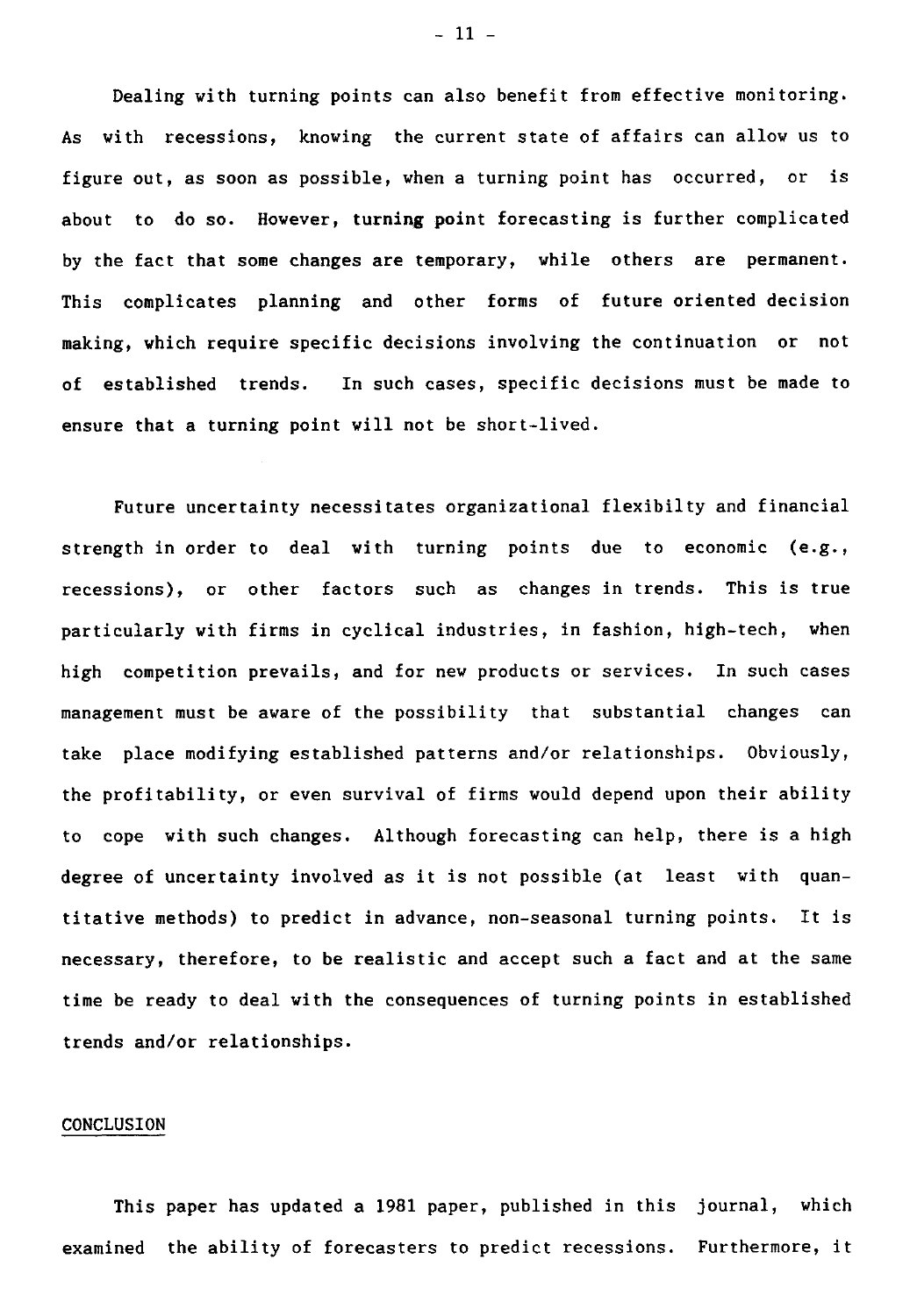expanded its coverage to include the prediction of turning points in - 12 -<br>expanded its coverage to include the prediction of turning points in<br>general. It was found that the conclusions of the 1981 paper held true for<br>the 1980, the 1981/82, and the forthcoming recession. It is suggested,<br> - 12 -<br>expanded its coverage to include the prediction of turning points if<br>general. It was found that the conclusions of the 1981 paper held true for<br>the 1980, the 1981/82, and the forthcoming recession. It is suggested,<br> therefore, that it is illusory to pretend that recessions or other turning - 12 -<br>expanded its coverage to include the prediction of turning points in<br>general. It was found that the conclusions of the 1981 paper held true for<br>the 1980, the 1981/82, and the forthcoming recession. It is suggested,<br> recessions and other turning points must, therefore, be accepted and conexpanded its coverage to include the prediction of turning points in<br>general. It was found that the conclusions of the 1981 paper held true for<br>the 1980, the 1981/82, and the forthcoming recession. It is suggested,<br>therefo general. It was round that the conclusions of the 1961 paper herd true for<br>the 1980, the 1981/82, and the forthcoming recession. It is suggested,<br>therefore, that it is illusory to pretend that recessions or other turning<br>p "individual forecasters have a responsibility to ensure that their forecasts are sufficiently accurate to have some value for potential users even at the points (except seasonal ones) can be predicted. The inability to forecast<br>recessions and other turning points must, therefore, be accepted and con-<br>crete steps taken to deal with them in practice. Otherwise, unwanted<br>resul Forecasters make predictions going two or three years into the future while pretending that they have some mystical way of knowing what is to happen, while all evidence shows this not to be the case. It seems that if forecasters cannot discipline themselves, government might have to legislate to protect the users from misleading predictions whose main purpose is to maximum norizon to which they iorecast". Inis is not done at present.<br>Forecasters make predictions going two or three years into the future while<br>pretending that they have some mystical way of knowing what is to happen,<br>wh illegal in several countries/states so should be forecasts that are not based on accepted principles that have been tested and found to work empirically.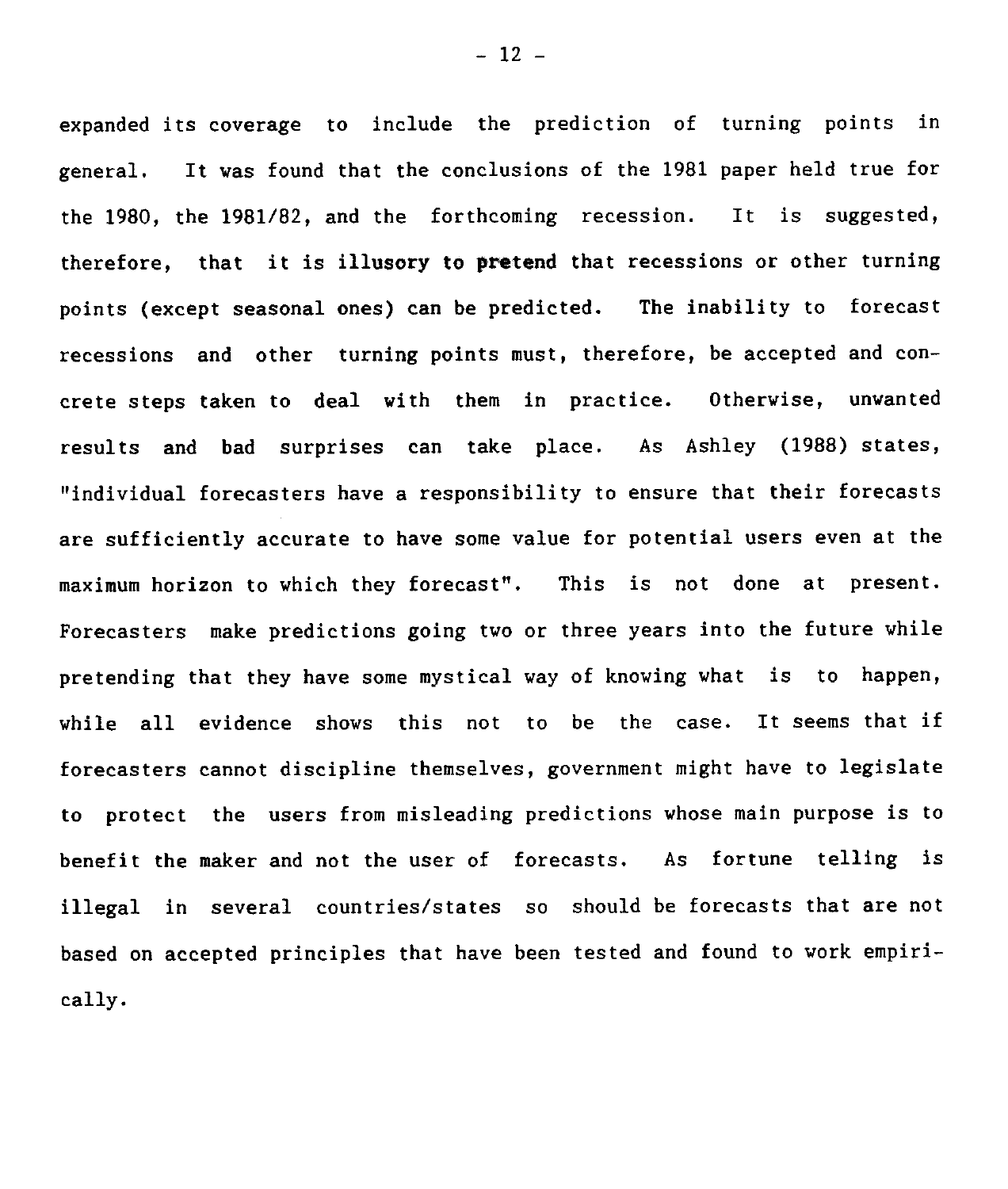### References

Ahlers, D. and Lakonishok, J., 1983, "A Study of Economists's Consensus Forecasts", Management Science, 29, pp. 1113-1125. Ahlers, D. and Lakonishok, J., 1983, "A Study of Economists's Consensus<br>Forecasts", <u>Management Science</u>, 29, pp. 1113–1125.<br>Armstrong, S.J., 1985, <u>Long-Range Forecasting: From Crystal Ball to</u><br>Computer (2nd Ed.), John Wi

Computer (2nd Ed.), John Wiley and Sons, New York.

Ashley, R., 1988, "On the Relative Worth of Recent Macroeconomic Forecasts", International Journal of Forecasting, Forthcoming.

Fels, R. and Hinshaw, C.E., 1974, "An Analysis of Turning Points Forecasts: A Fairly Polite Comment", American Economic Review, 64, pp. 724-727.

Fraklin, W.B., Cooper, J.C., Madigan, K., 1988, "Business Outlook", Business Week, January 11, p.13.

Hogarth, R.M. and Makridakis, S., 1981, "Forecasting and Planning: An Evaluation", Management Science, pp. 115-138.

Lawrence, M.J. and Makridakis, S., 1988, "Factors Affecting Judgmental Forecasts and Confidence Intervals", Organizational Behavior and Human Decision Processes, Forthcoming.

Makridakis, S., 1981, "Chronology of the Last Six Recessions", Omega, 10, pp. 43-50.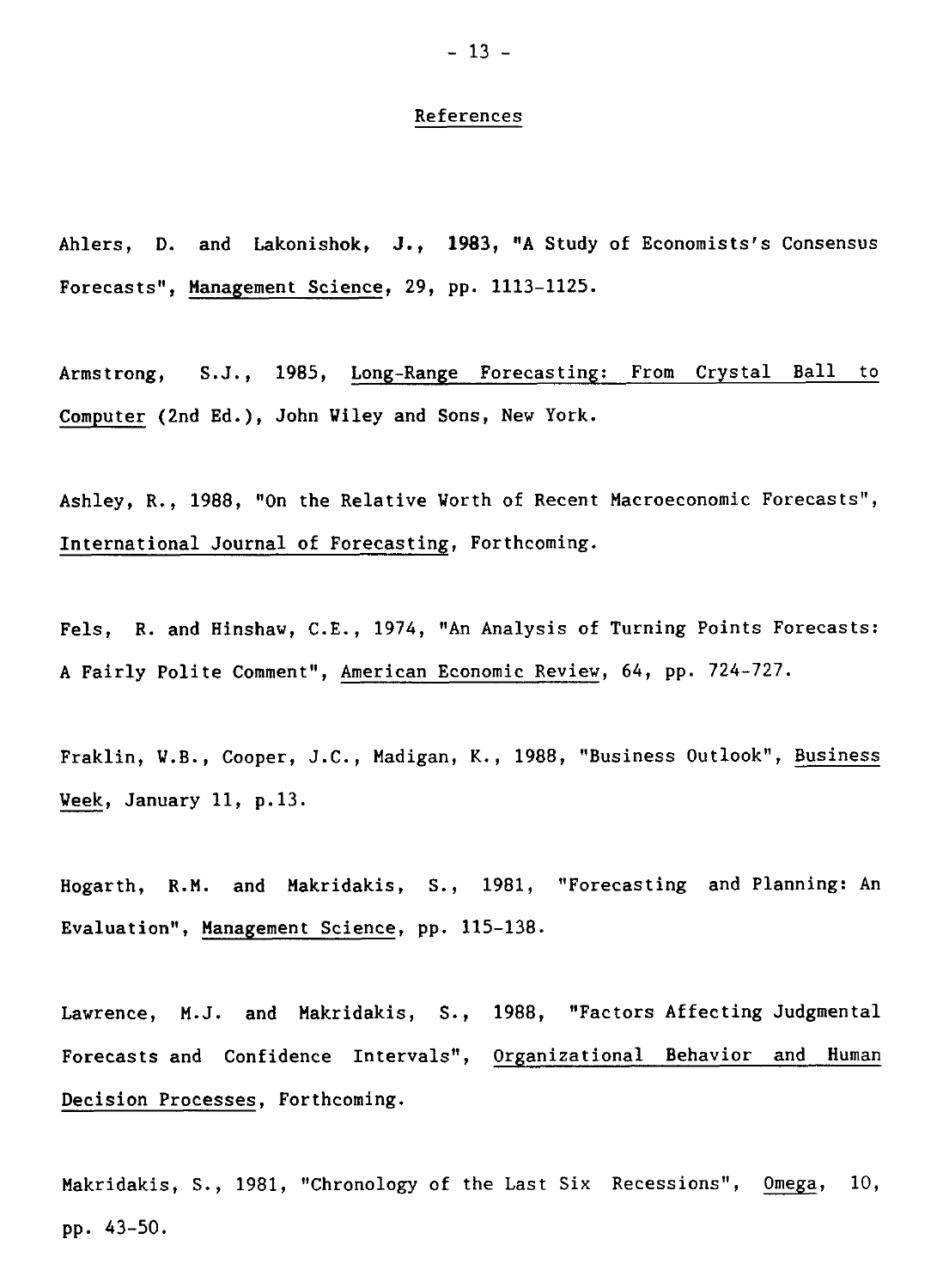Makridakis, S., 1986, "The Art and Science of Forecasting: An Assessment and Future Directions", International Journal of Forecasting, 2, pp. 15-39.

Makridakis, S., Hibon H., Lusk, E. and Belhadjali, M., 1987, "Confidence Intervals: An Empirical Investigation of the Series in the M-Competition". International Journal of Forecasting, 3, pp. 489-508.

Makridakis, S., 1988, "Metaforecasting: Ways of Improving Forecasting Accuracy and Usefulness", International Journal of Forecasting, Forthcoming.

Makridakis, S., 1986, "The Art and Science of Forecasting: An Assessment and Future Directions, International Journal of Forecasting, 2, pp. 15-39.

McNees, S.K., 1982, "The Role of Macroeconomic Models in Forecasting and Policy Analysis", Journal of Forecasting, 1, pp. 37-48.

McNees, S.K., 1979, "Lessons from the Track Record of Macroeconomic Forecasts in the 1970's", in Forecasting, Vol. 12, TIMS Studies in Management Science, Makridakis, S., and Wheelwright, S., editors.

Moriarty, M.M., 1985, "Design Features of Forecasting Systems Involving Management Judgment", Journal of Marketing Research, 22, pp. 353-364.

Tyebjee, T.T., 1987, "Behavioral Biases in New Product Forecasting", International Journal of Forecasting, pp. 393-404.

Wecker, W.E., 1979, "Predicting the Turning Points of a Time Series", Journal of Business, 52, pp. 35-50.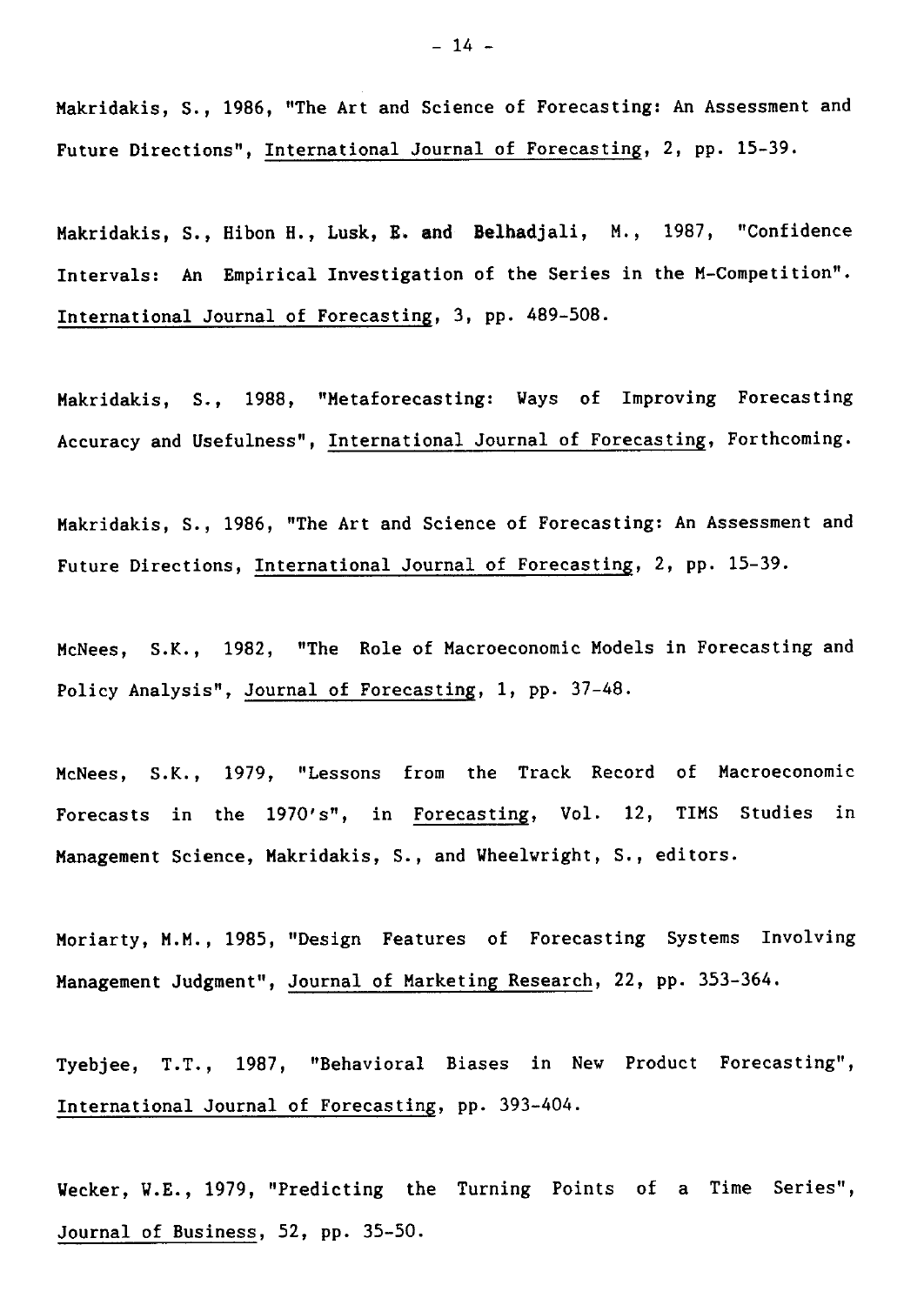Zarnowitz, V., 1967, "An Appraisal of Short-term Economic Forecasts", National Bureau of Economic Research, Occasional Paper No. 104, New York.

Zarnowitz, V., 1984, "The Accuracy of Individual and Group Forecasts from Business Outlook Surveys", Journal of Forecasting, 3, pp. 11-26.

, 1987, Washington Post News Service, December 11.

, 1987, Business Week, November 30, pp. 24-26.

, 1987, Business Week, December 28, pp. 46-48.

, 1987, Fortune, November 23, pp. 49-50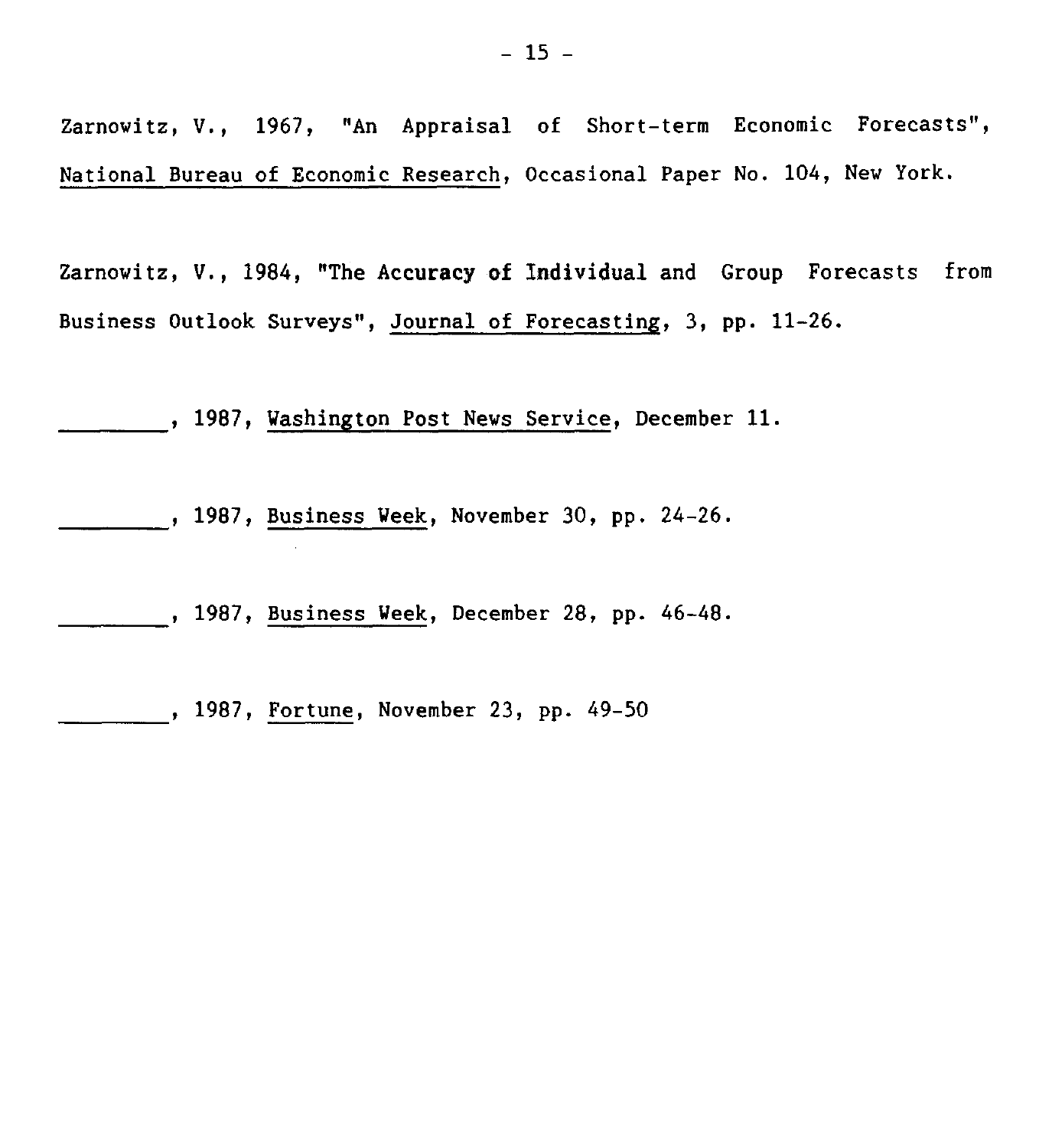#### **INSEAD VORKING PAPERS SERIES**

| THORUM ANNOTA THEMS |                                                                                   |                                                                                                                                               |  |
|---------------------|-----------------------------------------------------------------------------------|-----------------------------------------------------------------------------------------------------------------------------------------------|--|
| 1985                |                                                                                   |                                                                                                                                               |  |
| 85/01               | Jean DERMINE                                                                      | "The measurement of interest rate risk by<br>financial intermediaries", December 1983,<br><b>Revised December 1984.</b>                       |  |
| 85/02               | Philippe A. NAERT<br>and Els GIJSBRECHTS                                          | "Diffusion model for new product introduction<br>in existing markets".                                                                        |  |
| 85/03               | Philippe A. NAERT<br>and Els GIJSBRECHTS                                          | "Towards a decision support system for<br>hierarchically allocating marketing resources<br>across and within product groups".                 |  |
| 85/04               | Philippe A. NAERT<br>and Marcel VEVERBERGH                                        | "Market share specification, estimation and<br>validation: towards reconciling seemingly<br>divergent views".                                 |  |
| 85/05               | Ahmet AYKAC,<br>Marcel CORSTJENS.<br>David GAUTSCHI<br>and Ira HOROVITZ           | "Estimation uncertainty and optimal<br>advertising decisions",<br>Second draft, April 1985.                                                   |  |
| 85/06               | Kasra FERDOWS                                                                     | "The shifting paradigms of manufacturing:<br>inventory, quality and now versatility", March<br>1985.                                          |  |
| 85/07               | Kasra FERDOVS,<br>Jeffrey G. MILLER,<br>Jinchiro NAKANE and<br>Thomas E.VOLLMANN. | "Evolving manufacturing strategies in Europe,<br>Japan and North-America"                                                                     |  |
| 85/08               | Spyros MAKRIDAKIS<br>and Robert CARBONE                                           | "Porecasting when pattern changes occur<br>beyond the historical data", April 1985.                                                           |  |
| 85/09               | Spyros MAKRIDAKIS<br>and Robert CARBONE                                           | "Sampling distribution of post-sample<br>forecasting errors", February 1985.                                                                  |  |
| 85/10               | Jean DERMINE                                                                      | "Portfolio optimization by financial<br>intermediaries in an asset pricing model".                                                            |  |
| 85/11               | Antonio M. BORGES and<br>Alfredo M. PEREIRA                                       | "Energy demand in Portuguese manufacturing: a<br>tvo-stage model".                                                                            |  |
| 85/12               | Arnoud DE MEYER                                                                   | "Defining a manufacturing strategy - a survey<br>of European manufacturers".                                                                  |  |
| 85/13               | Arnoud DE MEYER                                                                   | "Large European manufacturers and the<br>management of R & D".                                                                                |  |
| 85/14               | Ahmet AYKAC,<br>Marcel CORSTJENS,<br>David GAUTSCHI and<br>Douglas L. MacLACHLAN  | "The advertising-sales relationship in the<br>U.S. cigarette industry: a comparison of<br>correlational and causality testing<br>approaches". |  |
| 85/15               | Arnoud DE MEYER and<br>Roland VAN DIERDONCK                                       | "Organizing a technology jump or overcoming<br>the technological hurdle".                                                                     |  |
| 85/16               | Hervig M. LANGOHR and<br>Antony M. SANTOMERO                                      | <b>"Commercial bank refinancing and economic</b><br>stability: an analysis of European features".                                             |  |

| 85/17 | Manfred F.R. KETS DE<br>VRIES and Danny MILLER                 | "Personality, culture and organization".                                                                                                                                                                          |
|-------|----------------------------------------------------------------|-------------------------------------------------------------------------------------------------------------------------------------------------------------------------------------------------------------------|
| 85/18 | Manfred F.R. KETS<br>DE VRIES                                  | "The darker side of entrepreneurship".                                                                                                                                                                            |
| 85/19 | Manfred F.R. KETS DE<br><b>VRIES and Dany MILLER</b>           | "Narcissism and leadership: an object<br>relations perspective".                                                                                                                                                  |
| 85/20 | Manfred F.R. KETS DE<br>VRIES and Dany MILLER                  | "Interpreting organizational texts".                                                                                                                                                                              |
| 85/21 | Hervig M. LANGOHR<br>and Claude J. VIALLET                     | "Nationalization, compensation and vealth<br>transfers: Prance 1981-1982" 1, Final version<br>July 1985.                                                                                                          |
| 85/22 | Hervig M. LANGOHR and<br>B. Espen ECKBO                        | "Takeover premiums, disclosure regulations,<br>and the market for corporate control. A<br>comparative analysis of public tender offers,<br>controlling-block trades and minority buyout in<br>France", July 1985. |
| 85/23 | Manfred F.R. KETS DE<br>VRIES and Dany MILLER                  | "Barriers to adaptation: personal, cultural<br>and organizational perspectives".                                                                                                                                  |
| 85/24 | Spyros MAKRIDAKIS                                              | "The art and science of forecasting: an<br>assessment and future directions".                                                                                                                                     |
| 85/25 | <b>Gabriel HAWAWINI</b>                                        | "Pinancial innovation and recent developments<br>in the French capital markets", October 1985.                                                                                                                    |
| 85/26 | Karel O. COOL and<br>Dan E. SCHENDEL                           | "Patterns of competition, strategic group<br>formation and the performance case of the US<br>pharmaceutical industry, 1963-1982",<br>October 1985.                                                                |
| 85/27 | Arnoud DE HEYER                                                | "European manufacturing: a comparative study<br>$(1985)$ ".                                                                                                                                                       |
| 1986  |                                                                |                                                                                                                                                                                                                   |
| 86/01 | Arnoud DE MEYER                                                | "The R & D/Production interface".                                                                                                                                                                                 |
| 86/02 | Philippe A. NAERT<br>Marcel VEVERBERGH<br>and Guido VERSWIJVEL | "Subjective estimation in integrating<br>communication budget and allocation<br>decisions: a case study", January 1986.                                                                                           |
| 86/03 | Michael BRIMM                                                  | "Sponsorship and the diffusion of<br>organizational innovation: a preliminary view".                                                                                                                              |
| 86/04 | Spyros MAKRIDAKIS<br>and Michèle HIBON                         | "Confidence intervals: an empirical<br>investigation for the series in the M-<br>Competition".                                                                                                                    |
| 86/05 | Charles A. WYPLOSZ                                             | "A note on the reduction of the vorkveek",<br>July 1985.                                                                                                                                                          |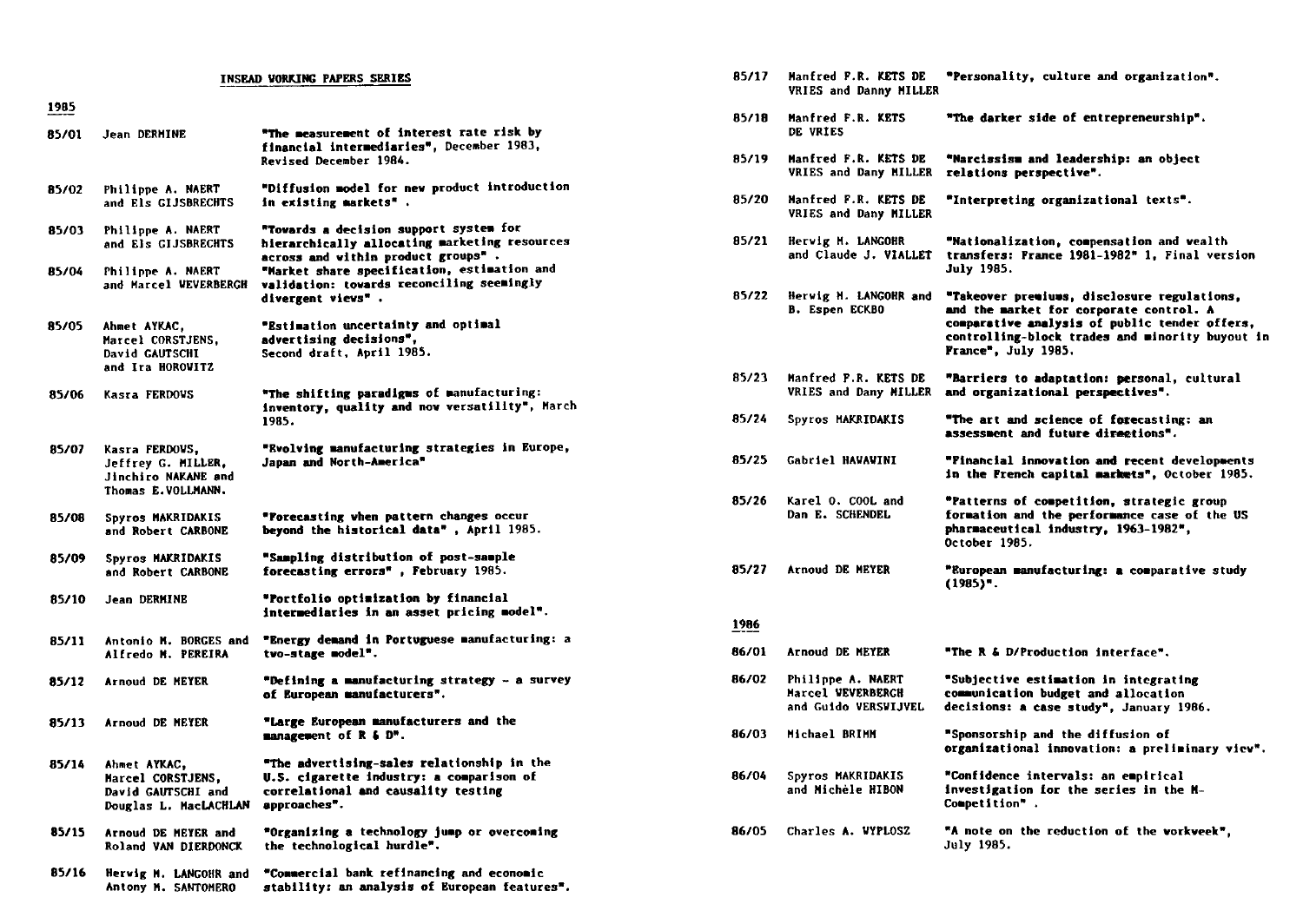| 86/06 | Francesco GIAVAZZI,<br>Jeff R. SHEEN and<br>Charles A. WYPLOSZ         | "The real exchange rate and the fiscal<br>aspects of a natural resource discovery",<br><b>Revised version: February 1986.</b>                                     |
|-------|------------------------------------------------------------------------|-------------------------------------------------------------------------------------------------------------------------------------------------------------------|
| 86/07 | Douglas L. MacLACHLAN<br>and Spyros MAKRIDAKIS                         | "Judgmental biases in sales forecasting",<br>February 1986.                                                                                                       |
| 86/08 | José de la TORRE and<br>David H. NECKAR                                | "Porecasting political risks for<br>international operations", Second Draft:<br>March 3. 1986.                                                                    |
| 86/09 |                                                                        | Philippe C. HASPESLAGH "Conceptualizing the strategic process in<br>diversified firms: the role and nature of the<br>corporate influence process", February 1986. |
| 86/10 | R. MOENART,<br>Arnoud DE MEYER.<br>J. BARBE and<br>D. DESCHOOLMEESTER. | "Analysing the issues concerning<br>technological de-maturity".                                                                                                   |
| 86/11 | Philippe A. NAERT<br>and Alain BULTEZ                                  | "From "Lydiametry" to "Pinkhamization":<br>misspecifying advertising dynamics rarely<br>affects profitability".                                                   |
| 86/12 | Roger BETANCOURT<br>and David GAUTSCHI                                 | "The economics of retail firms", Revised<br>April 1986.                                                                                                           |
| 86/13 | S.P. ANDERSON<br>and Damien J. NEVEN                                   | "Spatial competition à la Cournot".                                                                                                                               |
| 86/14 | <b>Charles VALDMAN</b>                                                 | "Comparaison internationale des marges brutes<br>du commerce", June 1985.                                                                                         |
| 86/15 | Mihkel TOMBAK and<br>Arnoud DE MEYER                                   | "How the managerial attitudes of firms with<br>PMS differ from other manufacturing firms:<br>survey results", June 1986.                                          |
| 86/16 | <b>B.</b> Espen ECKBO and<br>Hervig M. LANGOHR                         | "Les primes des offres publiques, la note<br>d'information et le marché des transferts de<br>contrôle des sociétés".                                              |
| 86/17 | David B. JEMISON                                                       | "Strategic capability transfer in acquisition<br>integration", May 1986.                                                                                          |
| 86/18 | <b>James TEBOUL</b><br>and V. MALLERET                                 | "Towards an operational definition of<br>services", 1986.                                                                                                         |
| 86/19 | Rob R. WEITZ                                                           | "Nostradamus: a knowledge-based forecasting<br>advisor".                                                                                                          |
| 86/20 | Albert CORHAY,<br>Gabriel HAVAVINI<br>and Pierre A. MICHEL             | "The pricing of equity on the London stock<br>exchange: seasonality and size premium",<br>June 1986.                                                              |
| 86/21 | Albert CORHAY,<br>Gabriel A. HAVAVINI<br>and Pierre A. MICHEL          | "Risk-premia seasonality in U.S. and European<br>equity markets". February 1986.                                                                                  |

| 86/22 | Albert CORHAY,<br>Gabriel A. HAWAWINI<br>and Pierre A. MICHEL                   | "Seasonality in the risk-return relationships<br>some international evidence", July 1986.                                                                   |
|-------|---------------------------------------------------------------------------------|-------------------------------------------------------------------------------------------------------------------------------------------------------------|
| 86/23 | Arnoud DE MEYER                                                                 | "An exploratory study on the integration of<br>information systems in manufacturing",<br><b>July 1986.</b>                                                  |
| 86/24 | David GAUTSCHI<br>and Vithala R. RAO                                            | "A methodology for specification and<br>aggregation in product concept testing",<br>July 1986.                                                              |
| 86/25 | <b>H. Peter GRAY</b><br>and Ingo WALTER                                         | "Protection", August 1986.                                                                                                                                  |
| 86/26 | Barry EICHENGREEN<br>and Charles WYPLOSZ                                        | "The economic consequences of the Franc<br>Poincare", September 1986.                                                                                       |
| 86/27 | Karel COOL<br>and Ingemar DIERICKX                                              | "Negative risk-return relationships in<br>business strategy: paradox or truism?",<br>October 1986.                                                          |
| 86/28 | Manfred KETS DE<br>VRIES and Danny MILLER                                       | "Interpreting organizational texts.                                                                                                                         |
| 86/29 | Manfred KETS DE VRIES                                                           | "Why follow the leader?".                                                                                                                                   |
| 86/30 | Manfred KETS DE VRIES                                                           | "The succession game: the real story.                                                                                                                       |
| 86/31 | Arnoud DE MEYER                                                                 | "Plexibility: the next competitive battle",<br>October 1986.                                                                                                |
| 86/31 | Arnoud DE MEYER,<br>Jinichiro NAKANE.<br>Jeffrey G. MILLER<br>and Kasra FERDOVS | "Flexibility: the next competitive battle",<br>Revised Version: March 1987                                                                                  |
| 86/32 | Karel COOL<br>and Dan SCHENDEL                                                  | Performance differences among strategic group<br>members", October 1986.                                                                                    |
| 86/33 | <b>Ernst BALTENSPERGER</b><br>and Jean DERMINE                                  | "The role of public policy in insuring<br>financial stability: a cross-country,<br><b>comparative perspective", A</b> ugust 1986, Revised<br>November 1986. |
| 86/34 | Philippe HASPESLAGH<br>and David JEMISON                                        | "Acquisitions: myths and reality",<br><b>July 1986.</b>                                                                                                     |
| 86/35 | Jean DERMINE                                                                    | "Measuring the market value of a bank, a<br>primer", November 1986.                                                                                         |
| 86/36 | Albert CORHAY and<br><b>Gabriel HAVAVINI</b>                                    | "Seasonality in the risk-return relationship:<br>some international evidence", July 1986.                                                                   |
| 86/37 | David GAUTSCHI and<br>Roger BETANCOURT                                          | "The evolution of retailing: a suggested<br>economic interpretation".                                                                                       |
| 86/38 | <b>Gabriel HAVAVINI</b>                                                         | "Pinancial innovation and recent developments<br>in the French capital markets", Updated:<br>September 1986.                                                |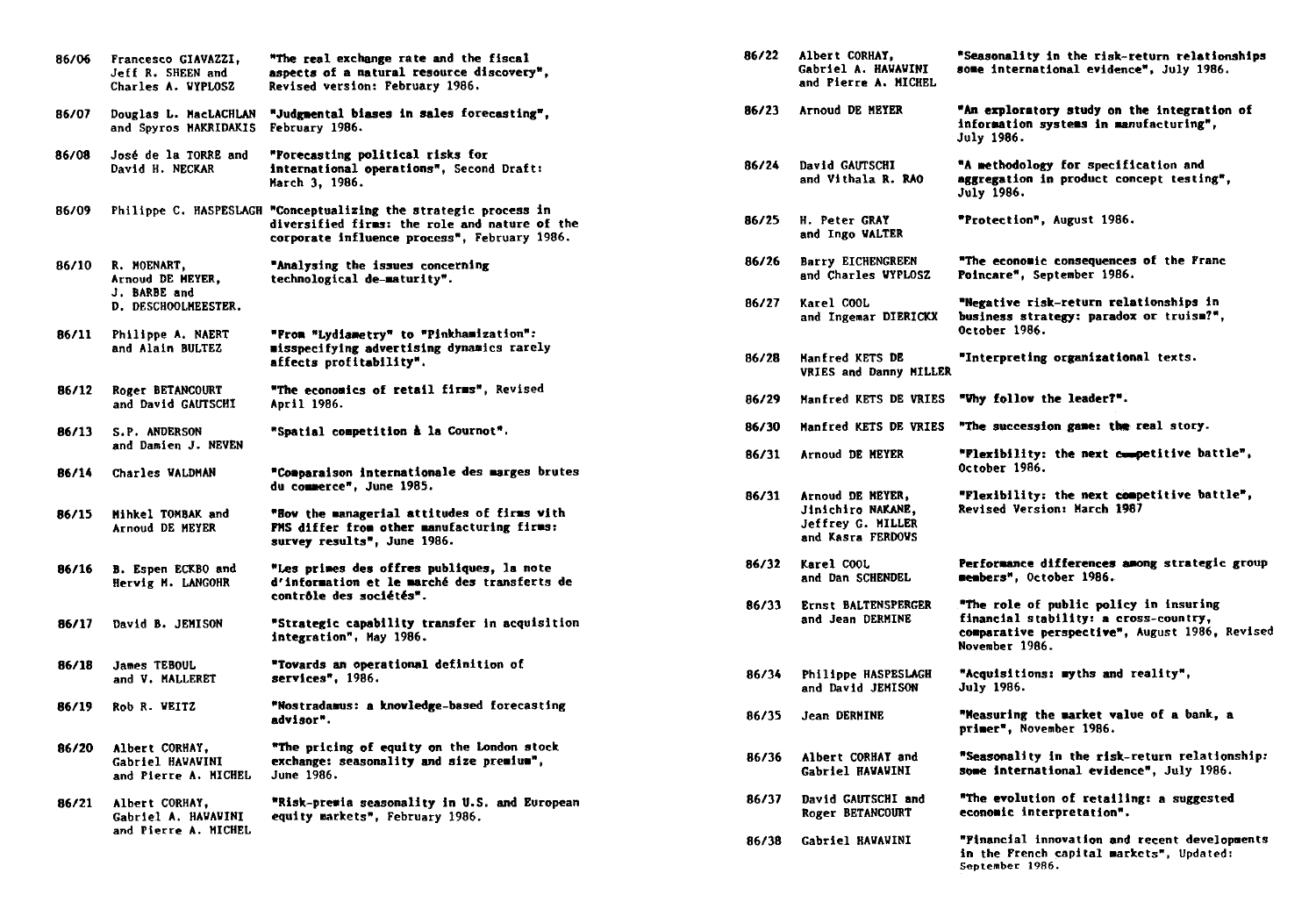| 86/39 | <b>Gabriel HAVAVINI</b><br>Pierre MICHEL<br>and Albert CORHAY | "The pricing of common stocks on the Brussels<br>stock exchange: a re-examination of the<br>evidence", November 1986. |
|-------|---------------------------------------------------------------|-----------------------------------------------------------------------------------------------------------------------|
| 86/40 | <b>Charles WYPLOSZ</b>                                        | "Capital flows liberalization and the EMS, a<br>French perspective", December 1986.                                   |
| 86/41 | Kasra FERDOVS<br>and Vickham SKINNER                          | "Manufacturing in a nev perspective",<br>July 1986.                                                                   |
| 86/42 | <b>Kasra FERDOVS</b><br>and Per LINDBERG                      | "PMS as indicator of manufacturing strategy",<br>December 1986.                                                       |
| 86/43 | Damien NEVEN                                                  | "On the existence of equilibrium in hotelling's<br>model", November 1986.                                             |
| 86/44 | Ingemar DIERICKX<br>Carmen MATUTES<br>and Damien NEVEN        | "Value added tax and competition",<br>December 1986.                                                                  |
| 1987  |                                                               |                                                                                                                       |
| 87/01 | Manfred KETS DE VRIES                                         | "Prisoners of leadership".                                                                                            |
| 87/02 | Claude VIALLET                                                | "An empirical investigation of international<br>asset pricing", November 1986.                                        |
| 87/03 | David GAUTSCHI<br>and Vithala RAO                             | "A methodology for specification and<br>aggregation in product concept testing",<br>Revised Version: January 1987.    |
| 87/04 | Sumantra GHOSHAL and<br>Christopher BARTLETT                  | "Organizing for innovations: case of the<br>sultinational corporation", February 1987.                                |
| 87/05 | Arnoud DE MEYER<br>and Kasra FERDOWS                          | "Managerial focal points in manufacturing<br>strategy", February 1987.                                                |
| 87/06 | Arun K. JAIN,<br>Christian PINSON and<br>Naresh K. MALHOTRA   | "Customer loyalty as a construct in the<br>marketing of banking services", July 1986.                                 |
| 87/07 | Rolf BANZ and<br><b>Gabriel HAVAVINI</b>                      | "Equity pricing and stock market anomalies",<br>February 1987.                                                        |
| 87/08 | Manfred KETS DE VRIES                                         | "Leaders who can't manage", February 1987.                                                                            |
| 87/09 | Lister VICKERY.<br>Mark PILKINGTON<br>and Paul READ           | "Entrepreneurial activities of European MBAs",<br>March 1987.                                                         |
| 87/10 | André LAURENT                                                 | "A cultural view of organizational change",<br>March 1987                                                             |
| 87/11 | Robert FILDES and<br>Spyros MAKRIDAKIS                        | "Porecasting and loss functions", March 1987.                                                                         |
| 87/12 | Fernando BARTOLOME                                            | "The Janus Head: learning from the superior                                                                           |

and André LAURENT

| "The pricing of common stocks on the Brussels<br>stock exchange: a re-examination of the<br>evidence", November 1986.                 | 87/13 | Sumantra GHOSHAL<br>and Nitin NOHRIA                                         | "Hultinational corporations as differentiated<br>networks", April 1987.                                                                |
|---------------------------------------------------------------------------------------------------------------------------------------|-------|------------------------------------------------------------------------------|----------------------------------------------------------------------------------------------------------------------------------------|
| "Capital flows liberalization and the EMS, a                                                                                          | 87/14 | Landis GABEL                                                                 | "Product Standards and Competitive Strategy: An<br>Analysis of the Principles", May 1987.                                              |
| French perspective", December 1986.<br>"Manufacturing in a new perspective",<br>July 1986.                                            | 87/15 | Spyros MAKRIDAKIS                                                            | "METAPORECASTING: Ways of improving<br>Forecasting. Accuracy and Usefulness",<br>May 1987.                                             |
| "PMS as indicator of manufacturing strategy",<br>December 1986.                                                                       | 87/16 | Susan SCHNEIDER<br>and Roger DUNBAR                                          | "Takeover attempts: what does the language tell<br>us?, June 1987.                                                                     |
| "On the existence of equilibrium in hotelling's<br>model", November 1986.                                                             | 87/17 | André LAURENT and<br><b>Fernando BARTOLOME</b>                               | "Managers' cognitive maps for upvard and<br>downward relationships", June 1987.                                                        |
| "Value added tax and competition",<br>December 1986.                                                                                  | 87/18 | Reinhard ANGELMAR and<br>Christoph LIEBSCHER                                 | "Patents and the European biotechnology lag: a<br>study of large European pharmaceutical firms",<br><b>June 1987.</b>                  |
|                                                                                                                                       | 87/19 | David BEGG and<br><b>Charles WYPLOSZ</b>                                     | "Vhy the EMS? Dynamic games and the equilibrium<br>policy regime, May 1987.                                                            |
| "Prisoners of leadership".                                                                                                            | 87/20 | Spyros MAKRIDAKIS                                                            | "A new approach to statistical forecasting",<br>June 1987.                                                                             |
| "An empirical investigation of international<br>asset pricing", November 1986.                                                        | 87/21 | Susan SCHNEIDER                                                              | "Strategy formulation: the impact of national<br>culture", Revised: July 1987.                                                         |
| "A methodology for specification and<br>aggregation in product concept testing",<br><b>Revised Version: January 1987.</b>             | 87/22 | Susan SCHNEIDER                                                              | "Conflicting ideologies: structural and<br>motivational consequences", August 1987.                                                    |
| "Organizing for innovations: case of the<br>sultinational corporation", February 1987.                                                | 87/23 | Roger BETANCOURT<br>David GAUTSCHI                                           | "The demand for retail products and the<br>household production model: new views on<br>complementarity and substitutability".          |
| "Managerial focal points in manufacturing<br>strategy", February 1987.                                                                | 87/24 | C.B. DERR and<br>André LAURENT                                               | "The internal and external careers: a<br>theoretical and cross-cultural perspective",                                                  |
| "Customer loyalty as a construct in the<br>marketing of banking services", July 1986.<br>"Equity pricing and stock market anomalies". | 87/25 | A. K. JAIN,<br>N. K. MALHOTRA and<br>Christian PINSON                        | Spring 1987.<br>"The robustness of MDS configurations in the<br>face of incomplete data", March 1987, Revised:<br>July 1987.           |
| February 1987.<br>"Leaders who can't manage", February 1987.                                                                          | 87/26 | Roger BETANCOURT<br>and David GAUTSCHI                                       | "Demand complementarities, household production<br>and retail assortments", July 1987.                                                 |
| "Entrepreneurial activities of European MBAs".<br><b>March 1987.</b>                                                                  | 87/27 | Michael BURDA                                                                | "Is there a capital shortage in Europe?",<br>August 1987.                                                                              |
| "A cultural view of organizational change",<br>March 1987                                                                             | 87/28 | Gabriel HAVAVINI                                                             | "Controlling the interest-rate risk of bonds:<br>an introduction to duration analysis and<br>immunization strategies", September 1987. |
| "Forecasting and loss functions", March 1987.                                                                                         | 87/29 | Susan SCHNEIDER and<br>Paul SHRIVASTAVA                                      | "Interpreting strategic behavior: basic<br>assumptions themes in organizations", September<br>1987                                     |
| "The Janus Head: learning from the superior<br>and subordinate faces of the manager's job",<br>April 1987.                            | 87/30 | Jonathan HAMILTON<br>W. Bentley MACLEOD and 1987.<br>Jacques-François THISSE | "Spatial competition and the Core", August                                                                                             |